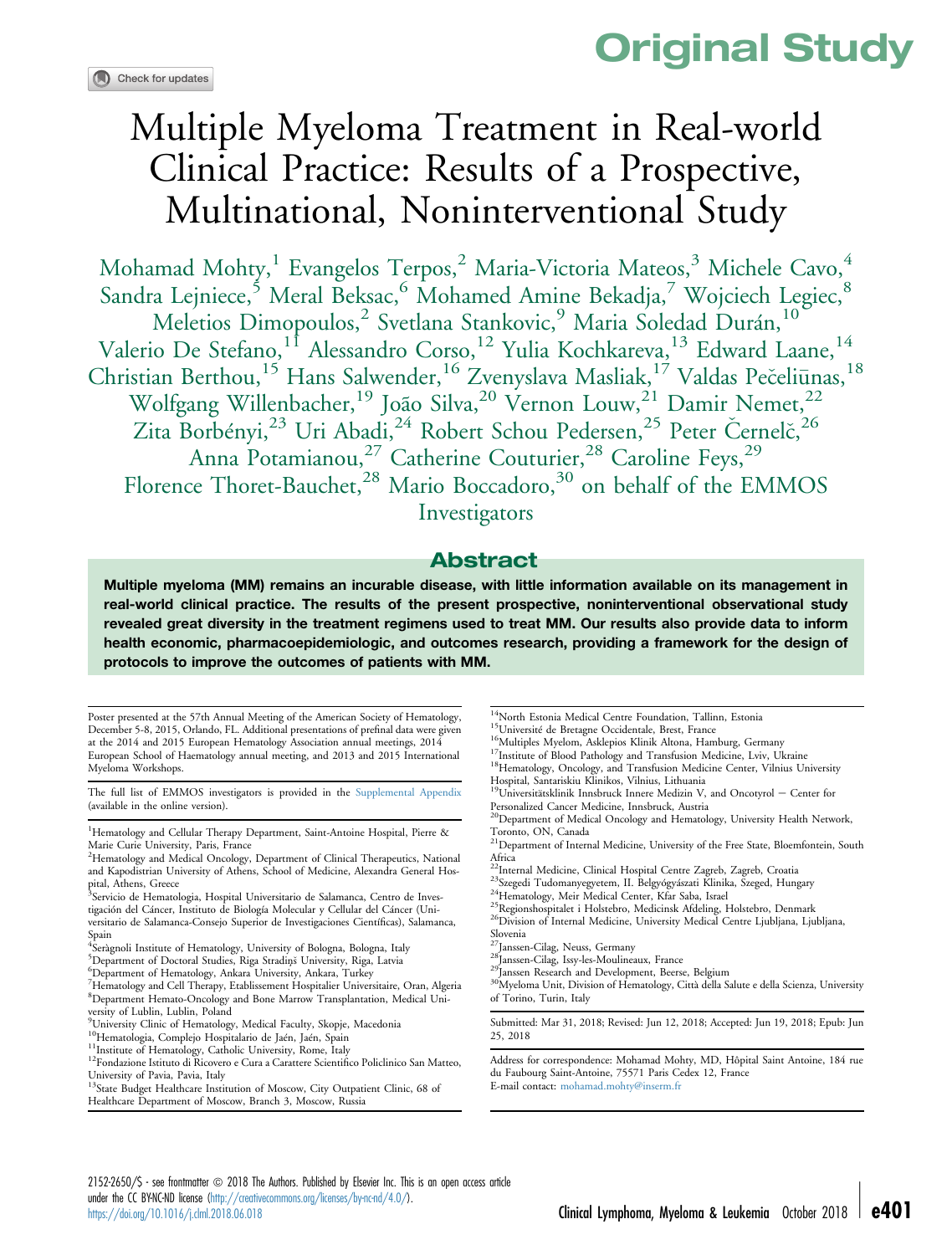Background: The present prospective, multinational, noninterventional study aimed to document and describe realworld treatment regimens and disease progression in multiple myeloma (MM) patients. Patients and Methods: Adult patients initiating any new MM therapy from October 2010 to October 2012 were eligible. A multistage patient/site recruitment model was applied to minimize the selection bias; enrollment was stratified by country, region, and practice type. The patient medical and disease features, treatment history, and remission status were recorded at baseline, and prospective data on treatment, efficacy, and safety were collected electronically every 3 months. Results: A total of 2358 patients were enrolled. Of these patients, 775 and 1583 did and did not undergo stem cell transplantation (SCT) at any time during treatment, respectively. Of the patients in the SCT and non-SCT groups, 49%, 21%, 14%, and 15% and 57%, 20%, 12% and 10% were enrolled at treatment line 1, 2, 3, and  $>$  4, respectively. In the SCT and non-SCT groups, 45% and 54% of the patients had received bortezomib-based therapy without thalidomide/lenalidomide, 12% and 18% had received thalidomide/lenalidomide-based therapy without bortezomib, and 30% and 4% had received bortezomib plus thalidomide/lenalidomide-based therapy as frontline treatment, respectively. The corresponding proportions of SCT and non-SCT patients in lines 2, 3, and  $\geq$  4 were 45% and 37%, 30% and 37%, and 12% and 3%, 33% and 27%, 35% and 32%, and 8% and 2%, and 27% and 27%, 27% and 23%, and 6% and 4%, respectively. In the SCT and non-SCT patients, the overall response rate was 86% to 97% and 64% to 85% in line 1, 74% to 78% and 59% to 68% in line 2, 55% to 83% and 48% to 60% in line 3, and 49% to 65% and 36% and 45% in line 4, respectively, for regimens that included bortezomib and/or thalidomide/lenalidomide. Conclusion: The results of our prospective study have revealed great diversity in the treatment regimens used to manage MM in real-life practice. This diversity was linked to factors such as novel agent accessibility and evolving treatment recommendations. Our results provide insight into associated clinical benefits.

Clinical Lymphoma, Myeloma & Leukemia, Vol. 18, No. 10, e401-19 @ 2018 The Authors. Published by Elsevier Inc. This is an open access article

> under the CC BY-NC-ND license [\(http://creativecommons.org/licenses/by-nc-nd/4.0/](http://creativecommons.org/licenses/by-nc-nd/4.0/)). Keywords: Bortezomib, Global, Observational study, Routine practice, Stem cell transplantation

### Introduction

Multiple myeloma (MM) is a common hematologic malignancy, with an annual incidence of  $\sim 86,000$  cases worldwide (6.6 cases/ 100,000 persons annually). $1,2$  Survival outcomes have improved markedly in recent years owing to advances in our understanding of MM disease biology, earlier detection, and improved treatment strategies.<sup>[3](#page-13-0)</sup> The introduction of novel agents, such as bortezomib, thalidomide, and lenalidomide, has contributed considerably to these improved outcomes.<sup>[3-5](#page-13-0)</sup> However, despite these advances, MM remains an incurable disease that typically follows a variable, chronically relapsing course.<sup>[6](#page-13-0)</sup> Thus, many patients will require multiple lines of therapy.<sup>[4,5,7](#page-13-0)</sup>

The treatment landscape in MM is rapidly evolving. In 2010, the main novel agents approved for use were bortezomib, lenalidomide (after  $\geq 1$  previous line), and thalidomide. Since then, 6 novel agents (ie, pomalidomide, carfilzomib, panobinostat, daratumumab, ixazomib, elotuzumab) have been approved, and the indications for both bortezomib and lenalidomide have been expanded. Although the focus on the development of new therapies in clinical trials is strong, limited real-world data are available on the treatment of MM from a broad regional perspective. $8-13$  Therefore, the noninterventional, multinational Europe, Middle East and Africa Multiple Myeloma Observational Study (EMMOS; [ClinicalTrials.gov](http://ClinicalTrials.gov) identifier, NCT01241396) was initiated in 2010 to capture real-world data from multiple countries regarding MM treatment practices and outcomes at different stages of the disease. Numerous types of treatment centers were included in the EMMOS to provide robust data regarding MM therapy in the real world.

### Patients and Methods Patients and Study Design

The present study was a prospective, noninterventional, multicenter, observational study performed to document the use of different treatment protocols and resource usage for MM in routine clinical practice. Adult patients initiating any new therapy for MM from October 2010 to October 2012 were consecutively enrolled in the EMMOS registry, regardless of the therapy type or treatment line at enrollment. Patients who were starting an investigational drug at screening and patients who had received a new line of therapy during the study if that new line was a part of a clinical study were excluded. To minimize the selection bias, a multistage site/patient recruitment model was applied. Enrollment occurred at sites across Europe, the Middle East, and Africa and was stratified by country, region, and practice type (academic, local, private, or regional). The number of sites selected per country was proportional to the overall population estimate of MM prevalence in each country using the GLOBOCAN 2002 data.<sup>[14,15](#page-13-0)</sup> Each site had an enrollment target to ensure that a representative number of patients from each geographic location and practice type were enrolled. A full list of the EMMOS investigators can be found in the [Supplemental Appendix](#page-13-0) (available in the online version).

Because the present study was a noninterventional study, patient participation had no effect on their treatment course, and all therapy-related questions were decided by the treating physician. The appropriate independent ethics committees and institutional review boards of all participating countries approved the present study, which was conducted in accordance with the Declaration of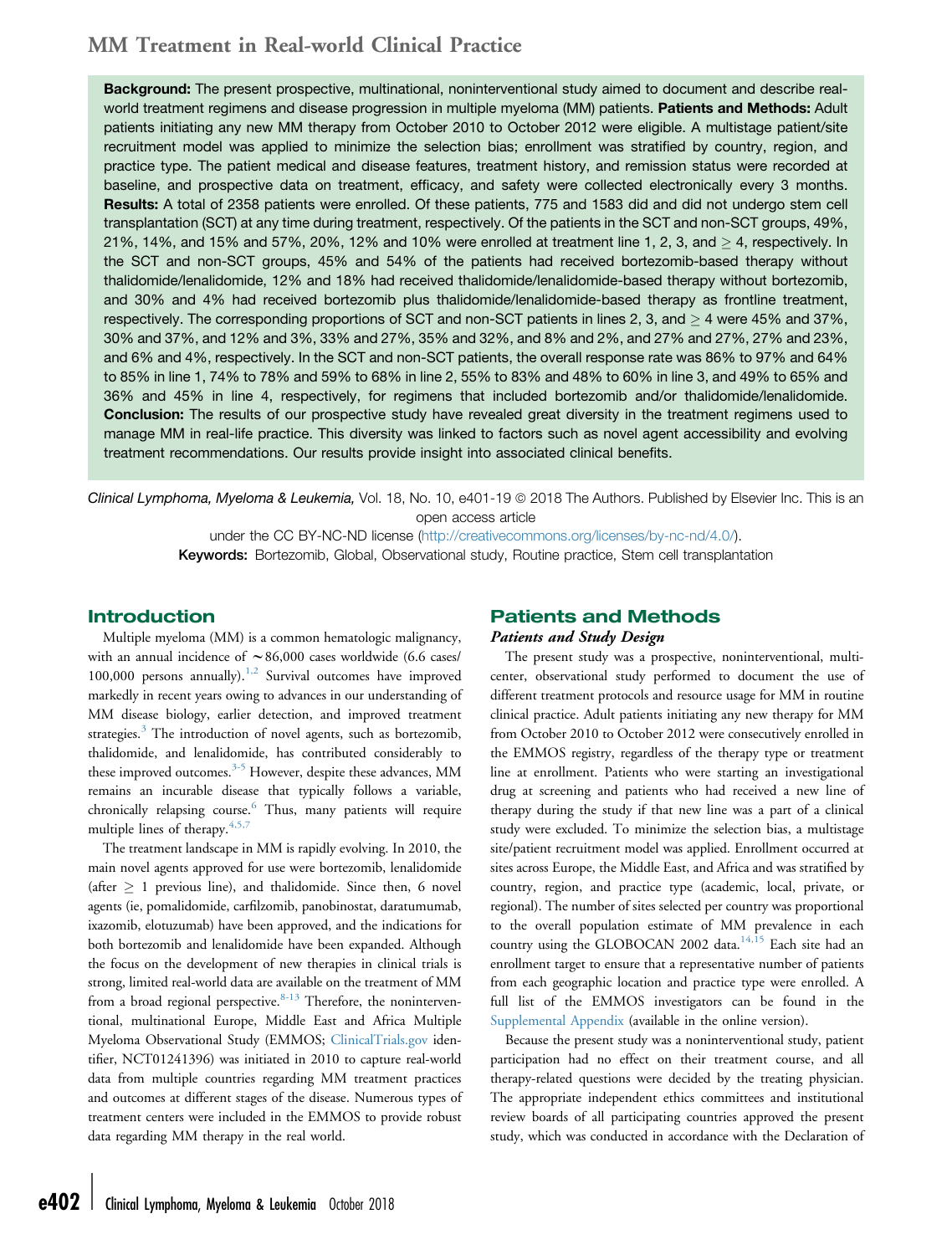Helsinki, Good Clinical Practice guidelines, and applicable regulatory requirements. An advisory board oversaw the conduct of the study and monitored the data on an ongoing basis. All the patients provided written informed consent.

#### Objectives and Assessments

The primary objective of the EMMOS was to document and describe current treatment regimens and disease progression in patients with MM. The secondary objectives involved understanding the MM patient population included in the present study (evaluation of patient demographic data and disease characteristics), and the extent to which the results of clinical trials can be applied to the wider MM patient community. Additional objectives included documenting and comparing the usage, effectiveness, and safety profiles of the current MM treatment regimens.

The primary efficacy endpoint was the best response to each line of treatment (defined as the greatest level of response achieved with a treatment line). The responses were assessed and recorded after each cycle by the treating physician; no predefined response criteria were mandated. The other efficacy endpoints included time-toevent analyses, such as the time to next treatment (TTNT; starting from the beginning of the previous treatment), treatment-free interval (TFI; starting from the end of the previous treatment), and the treatment-free ratio (TFR; ratio of TFI to the duration of the line preceding the TFI). The TFR, calculated as TFI/(TTNT TFI), was used to evaluate the treatment-free time, considering the duration of the preceding treatment. A greater TFR indicates that the patient spent more time treatment free than being treated, which might result in improved quality of life. Overall survival was also assessed; however, these data were not sufficiently mature at the study end and were not included in the present report.

#### Data Collection

At enrollment in the study (baseline), retrospective data (including patient demographic data and disease features, MM treatment history, and remission status) were captured by a review of the patients' medical records [\(Supplemental Table 1;](#page-15-0) available in the online version). During the prospective phase of the study, the data regarding MM treatments and adverse events (AEs) were captured electronically every 3 months, except for serious AEs, which were reported within 24 hours of knowledge of the event. The responses were captured as close to the start of each cycle as possible, at the investigator's discretion. Data collection ended 2 years after the last patient was enrolled.

#### Statistical Analysis

Because the study was observational, no formal statistical hypotheses were tested. The target sample size was 2665 patients, which represents  $\geq$  5% of the applicable population of patients with MM treated within the participating countries. The data were analyzed in the full set (defined as all patients meeting the inclusion and exclusion criteria who had received  $\geq 1$  prospective line of treatment) and according to whether the patients had undergone stem cell transplantation (SCT) during any prospective or retrospective line of treatment (SCT vs. non-SCT patients). In addition, for the outcomes, the patient data were analyzed stratified by the treatment received (thalidomide- or

### Mohamad Mohty et al

lenalidomide-based regimen, no bortezomib; bortezomib plus thalidomide/lenalidomide-based regimen; bortezomib-based regimen, no thalidomide/lenalidomide; other, no bortezomib or thalidomide/ lenalidomide). In each group (SCT vs. non-SCT), the treatment line number was counted from diagnosis rather than from entry into the study. The data were summarized descriptively, except where stated; time-to-event endpoints were analyzed using the Kaplan-Meier method.

The reported data on treatments, response, safety, and efficacy were from the prospective phase of the study, defined as the period from baseline to patient withdrawal or completion of the study. An MM treatment regimen was defined as  $\geq 1$  antineoplastic agent, glucocorticoid, or other medication prescribed for MM tumor reduction. A line of treatment was defined as  $\geq 1$  cycle of a planned MM treatment regimen and could include  $\geq 1$  planned cycle of single-agent or combination therapy or a sequence of combination therapy administered in a planned schedule (eg, induction therapy followed by high-dose chemotherapy/SCT and maintenance).<sup>[16](#page-13-0)</sup> We grouped treatments within a given line as follows: (1) treatment received during a line was defined according to the regimen received in cycle 1 of that line; and (2) because it was possible to receive multiple drug combinations within a single treatment line, the line grouping was also categorized according to the drugs received at any time during that line (eg, during induction, high-dose chemotherapy, and maintenance). The first method sought to better identify the treatments received during induction, rather than sequentially within a given line; the second method was used for the analyses of efficacy and safety.

### **Results**

### Patients

From October 2010 to October 2012, 2358 patients from 22 countries across Europe, the Middle East, and Africa were enrolled ([Figure 1\)](#page-3-0). The target enrollment of 2665 patients was not met owing to the high number of interventional studies initiated during this period and the exclusion of patients enrolled in such from the EMMOS registry. Most patients were enrolled in academic (43.7%) or regional (29.1%) study sites, and most were enrolled at sites in Europe. Of the 2358 patients, 51% were male and 43.4% were aged  $> 65$  years at diagnosis [\(Table 1](#page-4-0)), in line with epidemiologic expectations.

A total of 775 patients (33%) underwent SCT within 1 of their treatment lines (SCT group) and 1583 (67%) did not (non-SCT group; [Table 1\)](#page-4-0). The number of evaluable patients in the SCT and non-SCT groups stratified by line of therapy at study entry is listed in [Table 1.](#page-4-0) The median duration of study participation was 27.7 months (interquartile range [IQR], 19.7-32.8 months) in the SCT group and 24.5 months (IQR, 11.8-30.3 months) in the non-SCT group. The final data collection was on November 26, 2014.

As expected, the patients in the SCT group were younger at diagnosis than those in the non-SCT group (90.3% of the SCT patients were aged  $\leq 65$  years compared with 40.1% of the non-SCT patients). A lower percentage of SCT patients had International Staging System (ISS) stage III disease at baseline compared with the non-SCT population (34.6% vs. 44.3%, respectively). The proportion of patients with a history of bone lesions (71.5% vs. 67.5%) and the proportion of patients requiring dialysis (12.7% vs. 17.5%) in the SCT and non-SCT groups, respectively, were in line with current expectations for the MM population.<sup>[17](#page-13-0)</sup> Cytogenetic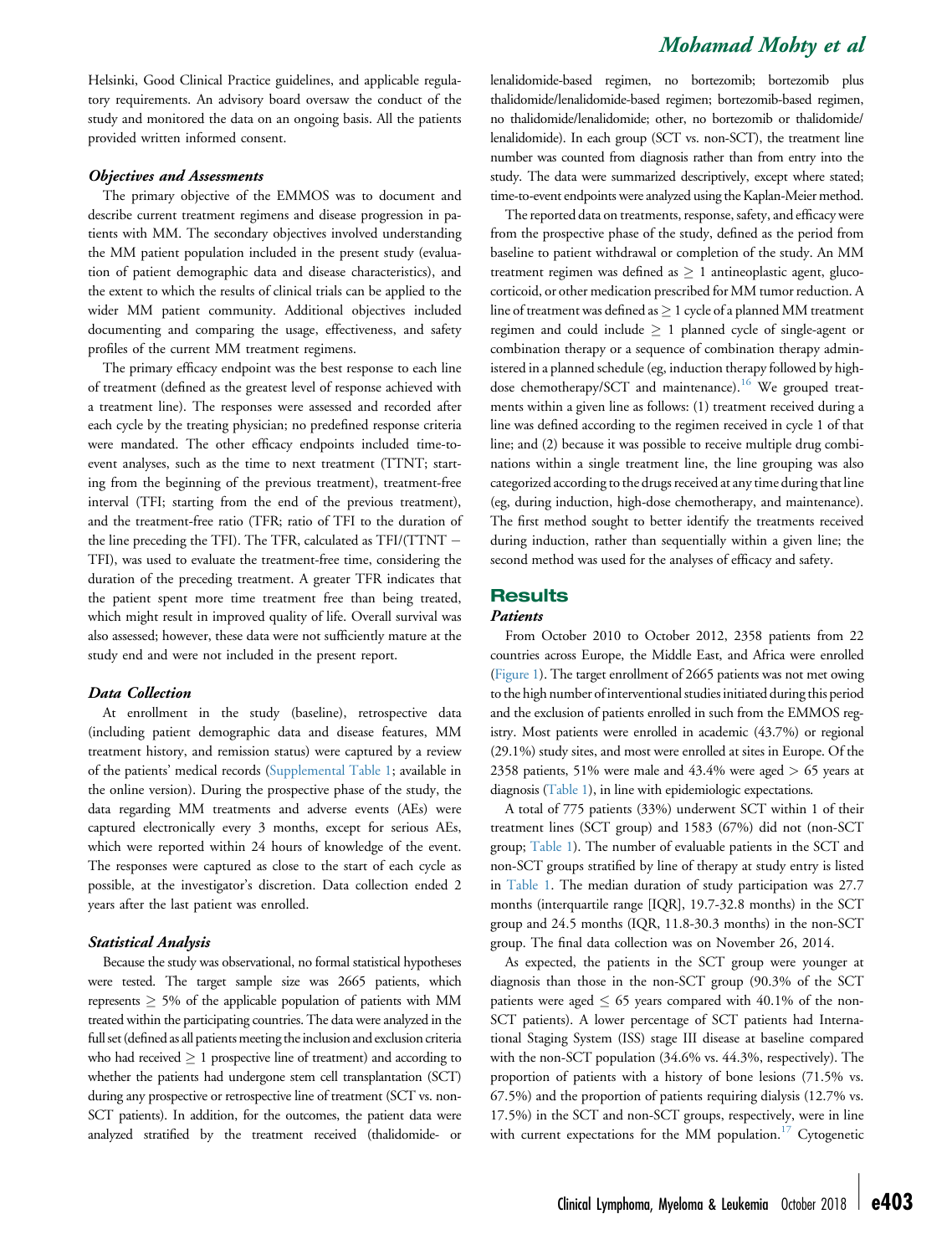<span id="page-3-0"></span>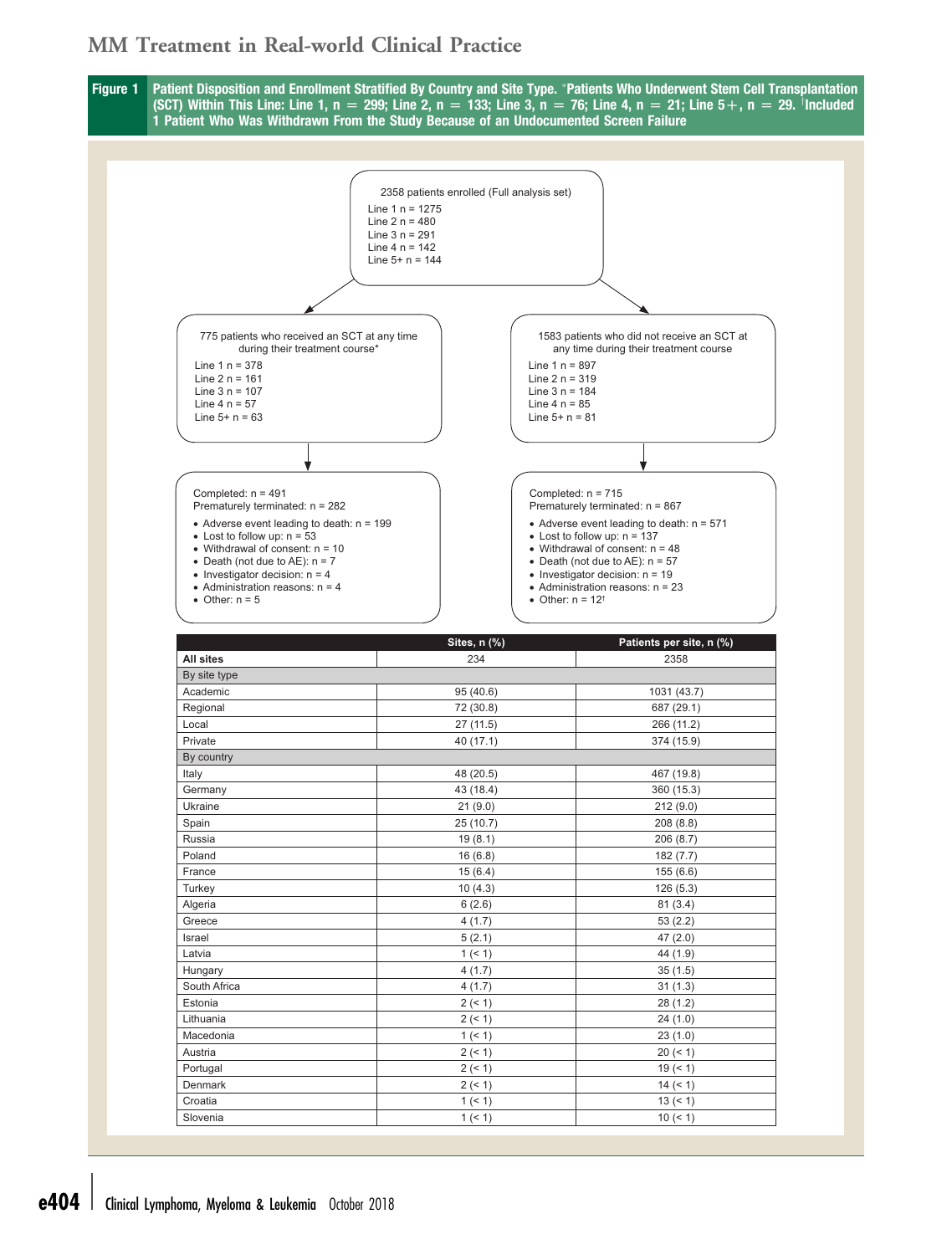<span id="page-4-0"></span>

| Patient Demographics and Disease Characteristics at Baseline<br>Table 1 |                     |                   |                             |  |
|-------------------------------------------------------------------------|---------------------|-------------------|-----------------------------|--|
|                                                                         | <b>SCT Received</b> |                   |                             |  |
| <b>Variable</b>                                                         | Yes ( $n = 775$ )   | No ( $n = 1583$ ) | All Patients ( $n = 2358$ ) |  |
| Gender                                                                  |                     |                   |                             |  |
| Male                                                                    | 447 (58)            | 764 (48)          | 1211 (51)                   |  |
| Female                                                                  | 328 (42)            | 819 (52)          | 1147 (49)                   |  |
| Age at diagnosis, y                                                     |                     |                   |                             |  |
| Median                                                                  | 57                  | 68                | 63                          |  |
| <b>IQR</b>                                                              | $51 - 62$           | 60-74             | $56 - 71$                   |  |
| Range                                                                   | $25 - 74$           | 32-91             | 25-91                       |  |
| Aged $> 65$ y at diagnosis, y (%)                                       | 75 (9.7)            | 949 (60)          | 1024 (43)                   |  |
| Age at study entry, y                                                   |                     |                   |                             |  |
| Median                                                                  | 59                  | 70                | 65                          |  |
| <b>IQR</b>                                                              | 53-64               | $61 - 75$         | 58-73                       |  |
| Range                                                                   | 28-79               | 33-91             | 28-91                       |  |
| Age $\leq$ 65 y at study entry, %                                       |                     |                   |                             |  |
| Overall                                                                 | 80                  | 36                | NA                          |  |
| Treatment line at study entry                                           |                     |                   |                             |  |
| 1                                                                       | 87                  | 36                |                             |  |
| $\overline{c}$                                                          | 76                  | 33                |                             |  |
| 3                                                                       | $72\,$              | 35                |                             |  |
| $\geq 4$                                                                | 71                  | 39                |                             |  |
| Disease stage at study entry <sup>a</sup>                               |                     |                   |                             |  |
| ISS stage only                                                          | 187 (24.1)          | 313 (19.7)        | 500 (21)                    |  |
| Durie-Salmon stage only                                                 | 302 (40.8)          | 799 (51.9)        | 1101 (48)                   |  |
| ISS, Durie-Salmon stage                                                 | 192 (25.9)          | 333 (21.6)        | 525 (22)                    |  |
| Not available                                                           | 60(8.1)             | 94(6.1)           | 154 (7)                     |  |
| Missing                                                                 | 34(4.3)             | 44 (2.7)          | 78 (3)                      |  |
| ISS stage at study entry <sup>a</sup>                                   | 379                 | 646               | 1025                        |  |
| $\overline{\phantom{a}}$                                                | 119 (31.4)          | 135 (20.9)        | 254 (25)                    |  |
| $\parallel$                                                             | 129 (34.0)          | 225 (34.8)        | 354 (35)                    |  |
| $\  \ $                                                                 | 131 (34.6)          | 286 (44.3)        | 417 (41)                    |  |
| II/III stratified by therapy line at study entry <sup>b</sup>           |                     |                   | ΝA                          |  |
| $\mathbf{1}$                                                            | 68                  | 80                |                             |  |
| $\overline{c}$                                                          | 71                  | 81                |                             |  |
| 3                                                                       | 60                  | 81                |                             |  |
| $\geq 4$                                                                | 71                  | 74                |                             |  |
| Durie-Salmon disease stage at study entry <sup>a</sup>                  | 494                 | 1132              | 1626                        |  |
| 1                                                                       | 51 (10.3)           | 91 (8.0)          | 142 (9)                     |  |
| $\sqrt{2}$                                                              | 101 (20.4)          | 301 (26.6)        | 402 (25)                    |  |
| 3                                                                       | 342 (69.2)          | 740 (65.4)        | 1082 (67)                   |  |
| 2/3 stratified by therapy line at study entry $c$                       |                     |                   |                             |  |
| 1                                                                       | 90                  | 91                | NA                          |  |
| $\overline{c}$                                                          | 92                  | $90\,$            | NA                          |  |
| 3                                                                       | 85                  | 95                | ΝA                          |  |
| $\geq 4$                                                                | 92                  | 91                | NA                          |  |
| Cytogenetics <sup>a</sup>                                               | 337 (43.6)          | 333 (21.0)        | 670 (28)                    |  |
| High risk                                                               | 60 (17.8)           | 45 (13.5)         | 110 (15)                    |  |
| Del17p                                                                  | 30 (8.9)            | 25 (7.5)          | 55 (8)                      |  |
| t(4; 14)                                                                | 30(8.9)             | 20(6.0)           | 50(7)                       |  |
| Del13                                                                   | 75 (22.3)           | 55 (16.5)         | 130 (19)                    |  |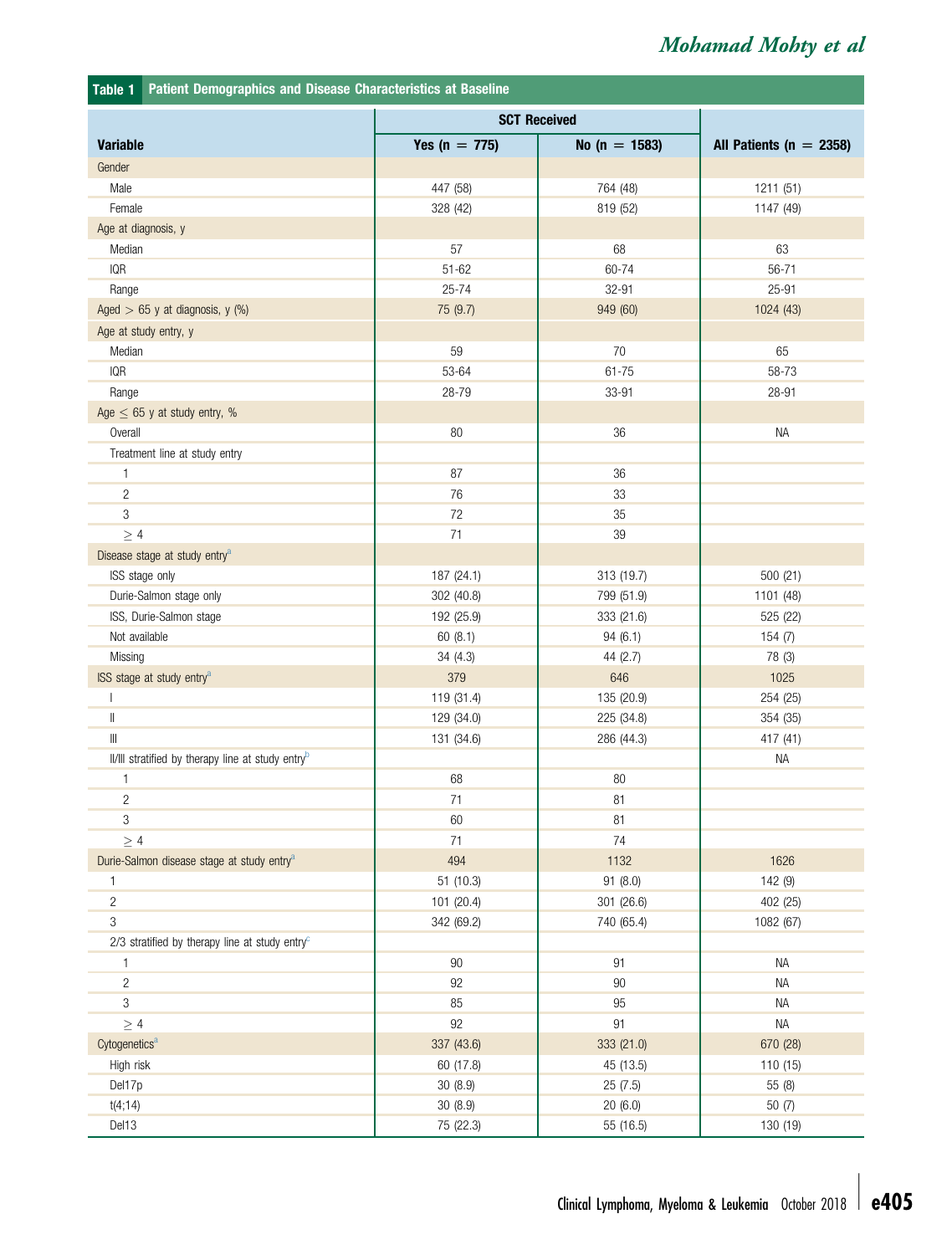<span id="page-5-0"></span>

| Table 1<br><b>Continued</b>                                 |                   |                     |                             |  |  |  |  |
|-------------------------------------------------------------|-------------------|---------------------|-----------------------------|--|--|--|--|
|                                                             |                   | <b>SCT Received</b> |                             |  |  |  |  |
| <b>Variable</b>                                             | Yes ( $n = 775$ ) | No ( $n = 1583$ )   | All Patients ( $n = 2358$ ) |  |  |  |  |
| Other                                                       | 108 (32.0)        | 120 (36.0)          | 228 (34)                    |  |  |  |  |
| Normal (no specific findings)                               | 146 (43.3)        | 157 (47.1)          | 303 (45)                    |  |  |  |  |
| Baseline laboratory evaluations <sup>d</sup>                |                   |                     | 2332                        |  |  |  |  |
| Serum $\beta_2 M$ , mg/L                                    | <b>NA</b>         | <b>NA</b>           | 1445 (62.0)                 |  |  |  |  |
| $<\,3.5$                                                    | <b>NA</b>         | <b>NA</b>           | 550 (38.1)                  |  |  |  |  |
| 3.5 to $< 5.5$                                              | <b>NA</b>         | <b>NA</b>           | 375 (26.0)                  |  |  |  |  |
| $\geq$ 5.5                                                  | <b>NA</b>         | <b>NA</b>           | 520 (36.0)                  |  |  |  |  |
| Serum LDH, U/L                                              | <b>NA</b>         | <b>NA</b>           | 1714 (73.5)                 |  |  |  |  |
| $<$ 300                                                     | <b>NA</b>         | <b>NA</b>           | 1143 (66.7)                 |  |  |  |  |
| > 300                                                       | <b>NA</b>         | <b>NA</b>           | 571 (33.3)                  |  |  |  |  |
| MM-related medical history at study entry <sup>a</sup>      |                   |                     |                             |  |  |  |  |
| History of bone lesion                                      | 554 (71.5)        | 1068 (67.5)         | 1622 (69)                   |  |  |  |  |
| History of bone lesion stratified by line at study entry, % |                   |                     |                             |  |  |  |  |
| $\mathbf{1}$                                                | 66                | 64                  | <b>NA</b>                   |  |  |  |  |
| $\overline{c}$                                              | 74                | 72                  | <b>NA</b>                   |  |  |  |  |
| 3                                                           | 77                | 75                  | <b>NA</b>                   |  |  |  |  |
| >4                                                          | 80                | 70                  | <b>NA</b>                   |  |  |  |  |
| Severe renal impairment                                     | 102 (13.2)        | 292 (18.4)          | 394 (17)                    |  |  |  |  |
| Dialysis dependent                                          | 13 (12.7)         | 51 (17.5)           | 64 (16)                     |  |  |  |  |
| History of heart failure                                    | 52(6.7)           | 280 (17.7)          | 332 (14)                    |  |  |  |  |
| MM treatment line at study entry                            |                   |                     |                             |  |  |  |  |
| 1                                                           | 378 (49)          | 897 (57)            | 1275 (55)                   |  |  |  |  |
| $\overline{c}$                                              | 161 (21)          | 319 (20)            | 480 (21)                    |  |  |  |  |
| 3                                                           | 107(14)           | 184 (12)            | 291 (12)                    |  |  |  |  |
| $\overline{4}$                                              | 57(7)             | 85(5)               | 142(6)                      |  |  |  |  |
| $\geq 5$                                                    | 63 (8)            | 81 (5)              | 144(6)                      |  |  |  |  |
| Missing <sup>e</sup>                                        | 9                 | 17                  | 26                          |  |  |  |  |

Data presented as n (%), with all percentages calculated using the total number minus any missing values.

Abbreviations:  $\beta_2M = \beta_2$ -microglobulin; Del = deletion; IQR = interquartile range; ISS = international Staging System; LDH = lactate dehydrogenase; MM = multiple myeloma; SCT = stem cell<br>transplantation: t = translocat transplantation; t = translocation.<br><sup>a</sup>Percentages determined from number of patients with Durie-Salmon stage or number of patients with cytogenetic data.

 $^{b}$ Percentages calculated from number of patients with available staging data (SCT: line 1, n = 225; line 2, n = 66; line 3, n = 35; line  $\geq$  4, n = 48; total, n = 374; non-SCT: line 1, n = 412; line 2, n = 118; line 3, n = 56; line  $> 4$ , n = 54; total, n = 640).

<sup>c</sup>Percentages calculated from number of patients with available staging data (SCT: line 1, n = 233; line 2, n = 96; line 3, n = 75; line  $\geq$  4, n = 83; total, n = 487; non-SCT: line 1, n = 641; line 2,  $n = 220$ ; line 3, n = 138; line  $\geq 4$ , n = 120; total, n = 1119).

 ${}^{d}$ Baseline  $\beta$ <sub>2</sub>M and LDH summarized for the full analysis set as the number and percentage of patients with an MM treatment line at baseline ( $\pm$  75 days) and available results; the percentages for the categories within  $\beta_2$ M and LDH were calculated using the number of subjects with available results.

Missing patients did not receive treatment at study entry (within the 75-day baseline window) because of the following: treatment planned but not received, observation only (protocol deviation), or start date missing and imputed date therefore outside the baseline window.

abnormalities assessed by metaphase karyotype and fluorescence in situ hybridization were evaluated in 670 of 2358 patients (28%) overall. These assessments were performed significantly more frequently in the SCT than in the non-SCT patients (337 [43.5%] and 333 [21.0%] patients, respectively). Approximately one half of the patients in the SCT and non-SCT groups were previously untreated at study entry.

#### MM Therapies

Frontline Therapy. Of the 380 patients who underwent SCT after study enrollment, 299 (79%) received it as a component of their first-line therapy, and 81 underwent SCT-based therapy only in salvage lines ([Table 2\)](#page-6-0). Of the 299 frontline SCT patients, most

received autologous SCT (97%), and most had a single transplant (81%; [Table 2](#page-6-0)). The most common induction therapies for patients with frontline SCT (cycle 1 regimens) were VTD (bortezomib, thalidomide, dexamethasone;  $n = 95$ ), VD (bortezomib, dexamethasone;  $n = 56$ ), VCD (bortezomib, cyclophosphamide, dexamethasone;  $n = 49$ ), vincristine, doxorubicin, bortezomib, dexamethasone ( $n = 26$ ), and CDT (cyclophosphamide, dexamethasone, thalidomide;  $n = 26$ ).

During their first cycle, most patients in the overall SCT population received a bortezomib-based regimen without thalidomide/ lenalidomide ( $n = 170$ ; 45%) or a bortezomib plus thalidomide/ lenalidomide-based regimen ( $n = 114$ ; 30%; [Table 2\)](#page-6-0). In total, 159 SCT patients (42%) received a bortezomib plus thalidomide/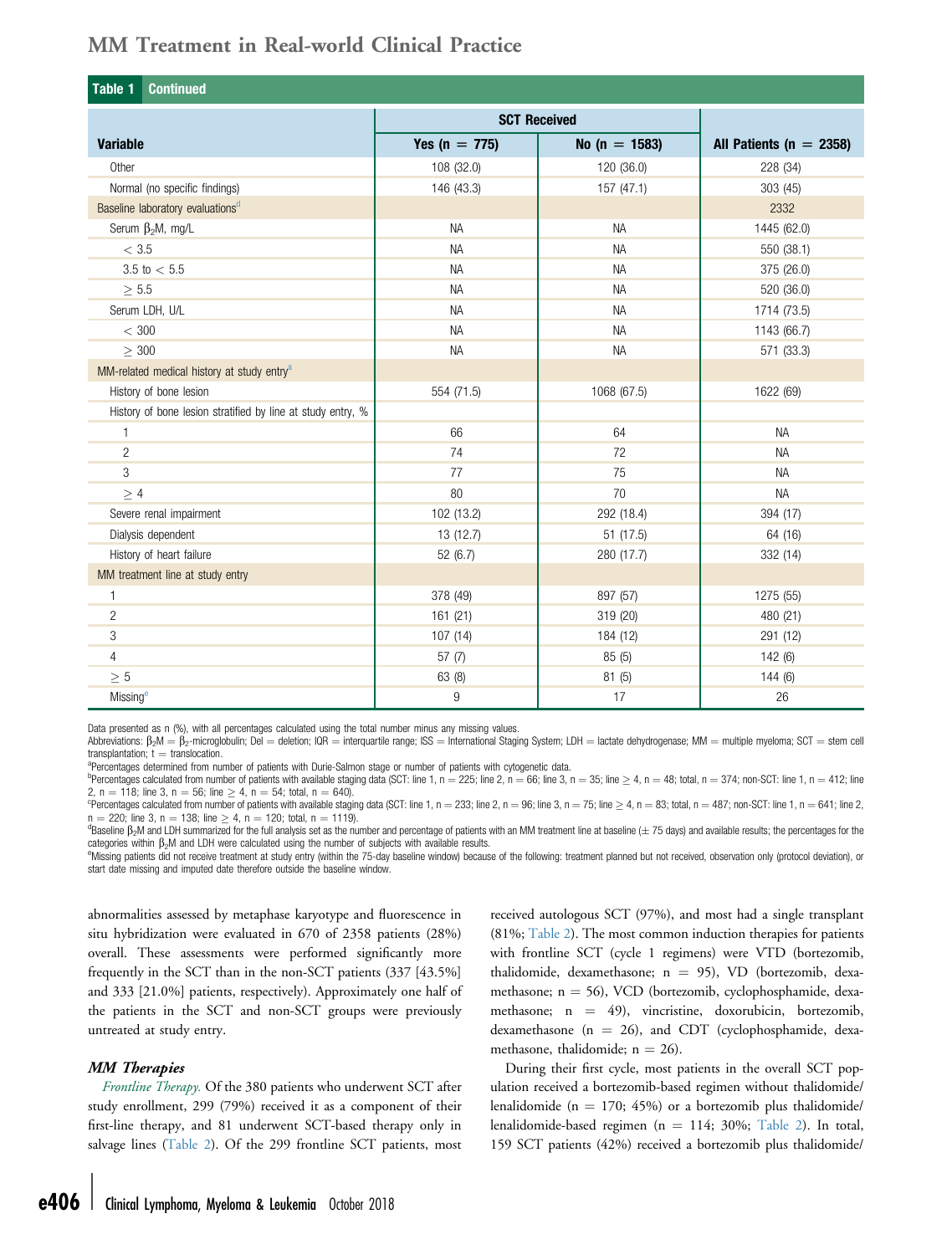<span id="page-6-0"></span>

| Frontline Therapy for SCT and Non-SCT Patients Recorded During Prospective Data Collection Phase<br>Table 2 |                            |                                |
|-------------------------------------------------------------------------------------------------------------|----------------------------|--------------------------------|
| <b>Treatment</b>                                                                                            | SCT Patients ( $n = 380$ ) | Non-SCT Patients ( $n = 906$ ) |
| Regimens received during cycle 1 of frontline therapy                                                       |                            |                                |
| Thalidomide/lenalidomide-based, no bortezomib                                                               | 46 (12.1)                  | 160 (17.7)                     |
| <b>MPT</b>                                                                                                  | 0(0)                       | 68 (7.5)                       |
| CDT                                                                                                         | 34 (8.9)                   | 56 (6.2)                       |
| Bortezomib plus thalidomide/lenalidomide-based                                                              | 114 (30.0)                 | 34(3.8)                        |
| VTD                                                                                                         | 100 (26.3)                 | 28(3.1)                        |
| VRD                                                                                                         | 5(1.3)                     | 2(0.2)                         |
| Bortezomib-based, no thalidomide/lenalidomide                                                               | 170 (44.7)                 | 491 (54.2)                     |
| VD                                                                                                          | 70 (18.4)                  | 122 (13.5)                     |
| VCD                                                                                                         | 56 (14.7)                  | 61(6.7)                        |
| <b>VMP</b>                                                                                                  | 3(0.8)                     | 218 (24.1)                     |
| Other, no bortezomib or thalidomide/lenalidomide                                                            | 50 (13.2)                  | 221 (24.4)                     |
| <b>MP</b>                                                                                                   | $\overline{0}$             | 65 (7.2)                       |
| Vincristine, doxorubicin, dexamethasone                                                                     | 29 (7.6)                   | 37(4.1)                        |
| Regimens received at any point during frontline therapy                                                     |                            |                                |
| Thalidomide/lenalidomide-based, no bortezomib                                                               | 53 (13.9)                  | 177 (19.5)                     |
| Bortezomib plus thalidomide/lenalidomide-based                                                              | 159 (41.8)                 | 61(6.7)                        |
| Bortezomib-based, no thalidomide/lenalidomide                                                               | 131 (34.5)                 | 478 (52.8)                     |
| Other, no bortezomib or thalidomide/lenalidomide                                                            | 37 (9.7)                   | 190 (21.0)                     |
| Agents received during frontline therapy, n                                                                 |                            |                                |
| Median                                                                                                      | 4                          | 3                              |
| IQR                                                                                                         | $3 - 5$                    | $3 - 3$                        |
| Range                                                                                                       | $1 - 10$                   | $1 - 7$                        |
| Treatment duration, mo                                                                                      |                            |                                |
| Median                                                                                                      | 7.5                        | 6.4                            |
| <b>IQR</b>                                                                                                  | 4.4-13.9                   | $3.0 - 10.6$                   |
| Range                                                                                                       | $0.1 - 132.5$              | $0.03 - 51.9$                  |
| SCT within frontline therapy <sup>b</sup>                                                                   |                            |                                |
| Any SCT                                                                                                     | 299                        | <b>NA</b>                      |
| Autologous                                                                                                  | 291 (97.3)                 | <b>NA</b>                      |
| Allogeneic                                                                                                  | 8(2.7)                     | <b>NA</b>                      |
| SCTs                                                                                                        |                            | <b>NA</b>                      |
| 1                                                                                                           | 242 (80.9)                 | <b>NA</b>                      |
| $\sqrt{2}$                                                                                                  | 57 (19.1)                  | <b>NA</b>                      |

For cycle 1 regimens, any combination for  $\geq$  10% of patients in SCT or non-SCT group was provided, with  $\geq$  2 regimens (most frequent) for each grouping.

Abbreviations: C = cyclophosphamide; D = dexamethasone; IQR = interquartile range; M = melphalan; P = methylprednisolone/prednisolone/prednisolone; R = lenalidomide; SCT = stem cell transplantation;  $T =$  thalidomide;  $V =$  bortezomib.

<sup>a</sup>For example, among the patients who entered the study at the point of receiving their first therapy line.

<sup>b</sup>SCT was counted once per separate date recorded; a patient could have undergone > 1 (overall if in different lines and per line as a planned tandem transplant) during the study period.

lenalidomide-based regimen at any point during their frontline regimen and 131 (35%) received a bortezomib-based regimen without thalidomide/lenalidomide (Table 2). Thus, of the 170 patients who initiated cycle 1 with a bortezomib-based regimen that did not include thalidomide/lenalidomide, 39 (23%) subsequently received thalidomide/lenalidomide in later cycles of their frontline therapy. Of those patients who initiated cycle 1 with an "other" regimen (not containing bortezomib or thalidomide/lenalidomide), 13 (26%) received bortezomib ( $n = 6$ ) or thalidomide/lenalidomide  $(n = 7)$  during subsequent cycles of frontline therapy. The patients were treated for a median of 7.5 months (IQR, 4.4-13.9 months).

In the non-SCT population, more than one half of patients received a frontline bortezomib-based regimen without thalidomide/ lenalidomide during their first cycle (54%) and 24% of patients received a combination of "other" agents (Table 2). The most common combinations in the non-SCT group were VMP (bortezomib, melphalan, prednisone) and VD. More than one half of the patients received bortezomib at any time during their frontline therapy (59%), including 53% who received a bortezomib-based regimen without thalidomide/lenalidomide (Table 2). Of those patients who received a bortezomib-based regimen without thalidomide/lenalidomide during cycle 1, 13 subsequently received thalidomide/lenalidomide in later cycles of their frontline therapy as maintenance. Of those patients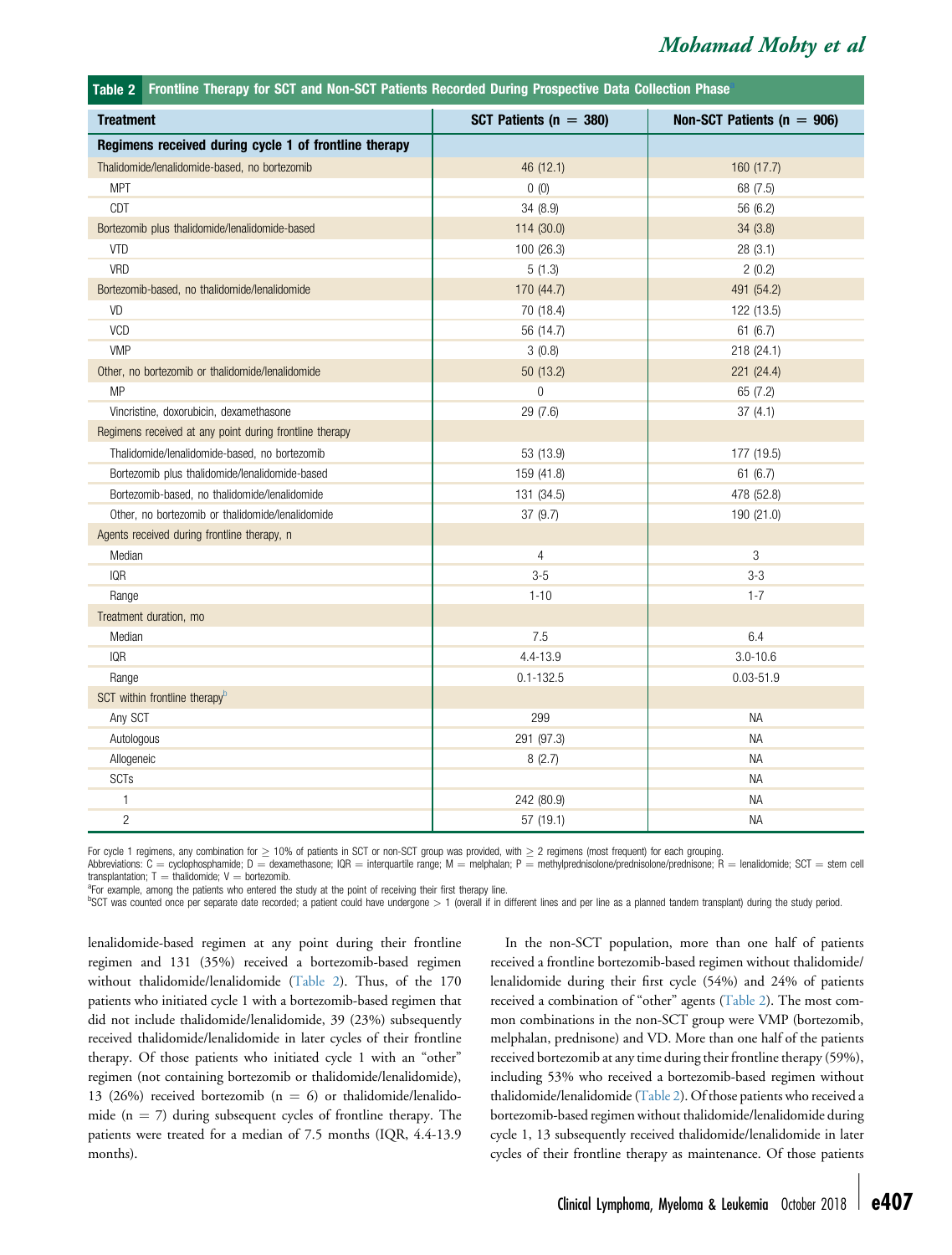who initiated cycle 1 with an "other" regimen, 31 were later treated with either bortezomib  $(n = 14)$  or thalidomide/lenalidomide  $(n = 17)$ . Patients were treated in the frontline for a median of 6.4 months (IQR, 3.0-10.6 months).

Because the patient numbers were insufficient to analyze the data for frontline regimens per country, the data from countries classified as having a high or low 60-year-old life expectancy using the World Health Organization's Global Health Observatory data, with the patients grouped according to age ( $\leq 65$  years vs. > 65 years) in the SCT and non-SCT populations are listed in [Supplemental Table 2](#page-16-0) (available in the online version).

Salvage Therapies. In the SCT population, of the patients with data collected prospectively for treatment lines 2, 3, or  $\geq$  4 (first, second, or later salvage, respectively), 45%, 33%, and 27% had received a bortezomib-based regimen without thalidomide/lenalidomide during that line, 12%, 8%, and 6% had received a bortezomib plus thalidomide/lenalidomide-based regimen, 30%, 35%, and 27% had received a thalidomide/lenalidomide-based regimen without bortezomib, and 13%, 24%, and 40% had received an "other" regimen, respectively [\(Table 3\)](#page-8-0). The most common combination in lines 2, 3, and  $\geq$  4 was RD (lenalidomide, dexamethasone; 20%, 21%, and 13%, respectively; [Table 3](#page-8-0)).

In the non-SCT group, 37% of the patients received a bortezomib-based regimen without thalidomide/lenalidomide and 37% received a thalidomide/lenalidomide-based regimen without bortezomib in their second-line treatment, with only 3% receiving a second-line regimen containing both types of agents ([Table 3](#page-8-0)). In lines 3 and  $\geq$  4, 32% and 23%, respectively, received a thalidomide/lenalidomide-based regimen without bortezomib, and 39% and 46%, respectively, were treated with a combination of "other" agents. The frequently observed other salvage regimens in lines 2, 3, and  $\geq$  4 included MP (melphalan plus methylprednisolone or prednisolone or prednisone; [Table 3](#page-8-0)).

Data for salvage regimens from countries with either a high or low 60-year-old life expectancy for both SCT and non-SCT populations are listed in [Supplemental Table 3](#page-17-0) (available in the online version).

#### Treatment Response

Frontline Therapy. In the SCT group, the best overall response rate (ORR) at any time during frontline therapy was  $> 85\%$  for patients receiving bortezomib and/or thalidomide/lenalidomide, including  $\geq$ 50% rates of a very good partial response (VGPR) or better [\(Table 4](#page-9-0)). The ORR for patients receiving other therapies was 71% and the VGPR or better rate was 29%. In the non-SCT population, the ORR was 80%, with 40% of the patients achieving a VGPR or better. For patients treated with a thalidomide/lenalidomide-based regimen without bortezomib, the ORR and VGPR or better rate was 64% and 24%, respectively [\(Table 4\)](#page-9-0). In those patients receiving other combinations, the ORR was 51%, with only 10% achieving a VGPR or better.

Salvage Therapy. In the SCT group, the ORR for patients receiving a bortezomib plus thalidomide/lenalidomide-based regimen was 78%, 83%, 60%, and 33% for treatment lines 2, 3, 4, and  $\geq$  5,

respectively. Similar data were observed across the other regimen groups [\(Table 4\)](#page-9-0). For treatment lines 2, 3, 4, and  $> 5$  in the non-SCT group, the ORR was 68%, 60%, 45%, and 35%, respectively, for patients treated with a bortezomib plus thalidomide/ lenalidomide-based regimen. Again, the data for the other regimen groups were largely similar ([Table 4\)](#page-9-0). As seen with the frontline regimens, the ORRs for the SCT group were greater than those for the non-SCT population through line 4; however, in later lines ( $\geq$ 5), the ORRs were similar overall in the SCT and non-SCT groups.

#### Efficacy: Time-to-event Endpoints

Frontline Therapy. The patients in the SCT group who received a thalidomide-based regimen, a bortezomib plus thalidomide-based regimen, a bortezomib-based regimen without thalidomide/lenalidomide, or 'other' regimens had a median TTNT of 29.4, 38.4, 23.6, and 5.7 months and a median TFI of 14.6, 28.5, 16.5, and 1.7 months, respectively [\(Table 5](#page-10-0)). The TFR appeared greater for regimens typically not using a maintenance component or a treatto-progression approach, such as the 'other' category, which was primarily vincristine, doxorubicin, dexamethasone induction in this setting. Both the median TTNT and the median TFI were shortest in this subgroup.

In the non-SCT population, the median TTNT for the patients treated with a thalidomide-based regimen, a bortezomib plus thalidomide-based regimen, a bortezomib-based regimen without thalidomide/lenalidomide, or 'other' regimens was 17.7, 18.5, 22.0, and 13.3 months, respectively ([Table 5](#page-10-0)). The median TFI for the patients who received a thalidomide-based regimen, a bortezomib plus thalidomide-based regimen, or a bortezomib-based regimen without thalidomide/lenalidomide was 3.71, 6.11, and 11.2 months, respectively. For the patients treated with 'other' regimens, the median TFI was only 2.7 months, corresponding to a TFR of 0.91.

Salvage Therapy. In the SCT population, the patients who received a bortezomib plus thalidomide-based regimen had a TTNT of 34.4 and 14.1 months in treatment lines 2 and 3, respectively ([Table 5](#page-10-0)). In lines 2, 3, 4, and  $\geq$  5, the patients treated with a thalidomidebased regimen without bortezomib had a TTNT of 17.7, not evaluable, 13.7, and 4.7 months, respectively. The corresponding TTNT for patients receiving lenalidomide-based regimens without bortezomib was 19.3, 22.6, 22.7, and 35.8 months. The corresponding TTNT for patients receiving 'other' regimens was 17.2, 13.2, 7.4, and 10.4 months ([Table 5\)](#page-10-0). The TFR decreased with each subsequent line, suggesting that patients were increasingly in need of continuing with treatment as they received subsequent lines of therapy. In the non-SCT group, a similar pattern of declining TTNT and TFI with subsequent lines was observed [\(Table 5\)](#page-10-0). The TFR also decreased with each subsequent line of therapy.

#### Safety

In the SCT group, 77% of patients who had received a bortezomibbased regimen without thalidomide/lenalidomide recorded  $\geq 1$ treatment-emergent AE [\(Supplemental Table 4](#page-18-0); available in the online version). Similar rates were observed for patients who received bortezomib plus thalidomide- or lenalidomide-based regimens (83% and 82%, respectively). Serious AEs were recorded in 21%, 16%, and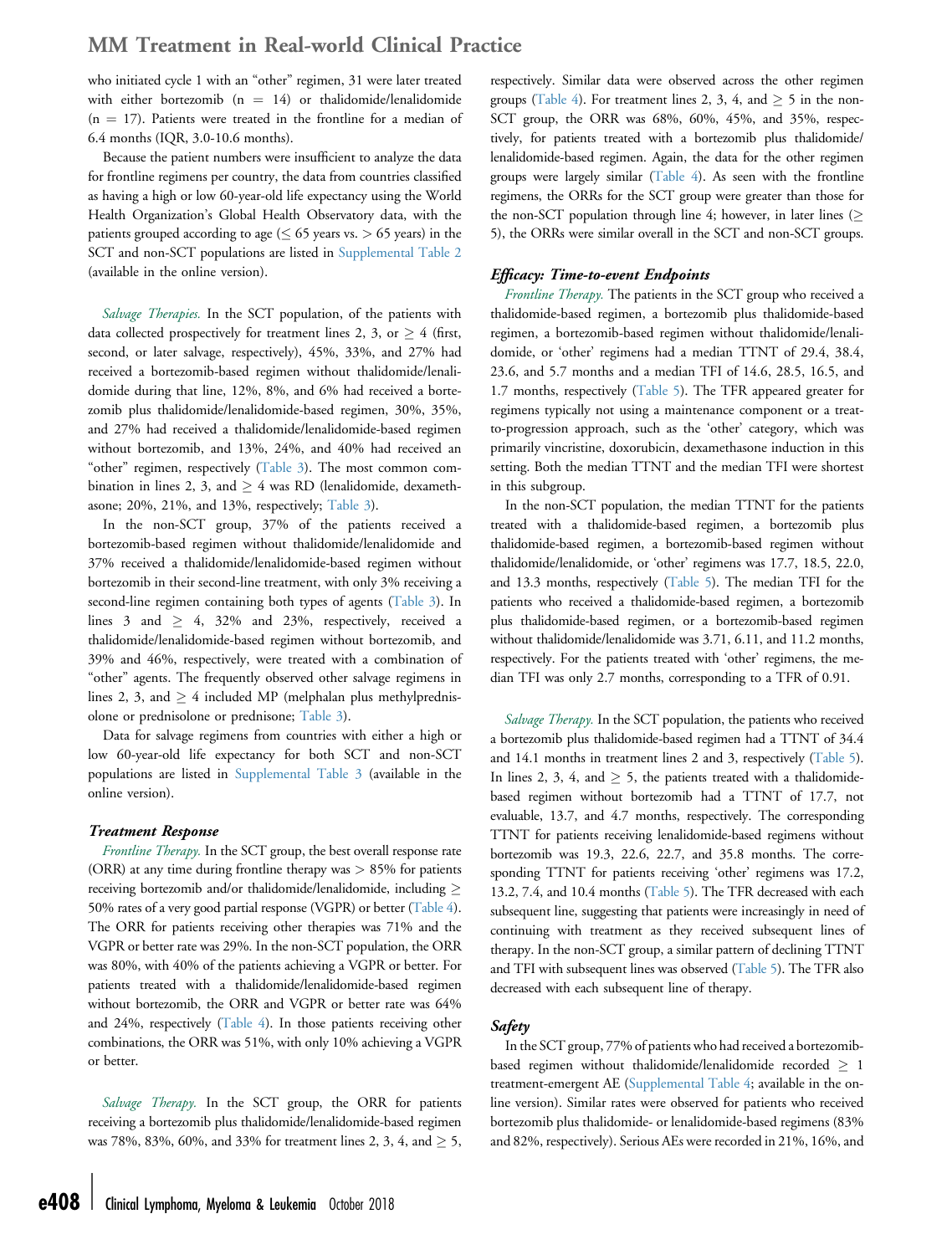<span id="page-8-0"></span>Table 3 Salvage Therapies for SCT and Non-SCT Patients Recorded During Prospective Data Collection Phase and Based on Agents Received During Cycle 1 of Each Line

|                                                                  |                                  | SCT Patients ( $n = 395$ ) |                              | Non-SCT Patients ( $n = 677$ ) |                       |                              |  |
|------------------------------------------------------------------|----------------------------------|----------------------------|------------------------------|--------------------------------|-----------------------|------------------------------|--|
| <b>Treatment</b>                                                 | Line <sub>2</sub><br>$(n = 345)$ | Line 3<br>$(n = 288)$      | Line $\geq 4$<br>$(n = 486)$ | Line 2<br>$(n = 805)$          | Line 3<br>$(n = 590)$ | Line $\geq 4$<br>$(n = 935)$ |  |
| Regimens received during cycle 1 of each salvage<br>therapy line |                                  |                            |                              |                                |                       |                              |  |
| Thalidomide/lenalidomide-based, no bortezomib                    | 103 (29.9)                       | 101(35.1)                  | 131 (27.0)                   | 295 (36.6)                     | 189 (32.0)            | 215 (23.0)                   |  |
| Bortezomib plus thalidomide/lenalidomide-based                   | 41 (11.9)                        | 23(8.0)                    | 30(6.2)                      | 20(2.5)                        | 13(2.2)               | 34(3.6)                      |  |
| Bortezomib-based, no thalidomide/lenalidomide                    | 156 (45.2)                       | 95 (33.0)                  | 132 (27.2)                   | 296 (36.8)                     | 158 (26.8)            | 255 (27.3)                   |  |
| Other, no bortezomib or thalidomide/lenalidomide                 | 45 (13.0)                        | 69 (24.0)                  | 193 (39.7)                   | 194 (24.1)                     | 230 (39.0)            | 431 (46.1)                   |  |
| Most prevalent combinations                                      |                                  |                            |                              |                                |                       |                              |  |
| First                                                            | RD: 69 (20.0)                    | RD: 61 (21.2)              | RD: 63 (13.0)                | RD: 163 (20.2)                 | RD: 100 (16.9)        | VD: 92(9.8)                  |  |
| Second                                                           | VD: 65 (18.8)                    | VCD: 25 (8.7)              | VD: 38 (7.8)                 | VD: 140 (17.4)                 | VD: 57(9.7)           | RD: 71 (7.6)                 |  |
| Third                                                            | VCD: 43 (12.5)                   | ADV: 11 (3.8)              | VCD: 31 (6.4)                | VMP: 44 (5.5)                  | MP: 39 (6.6)          | MP: 50 (5.4)                 |  |
| Fourth                                                           | VTD: 25 (7.2)                    | VRD: 9(3.1)                | CD: 19 (3.9)                 | VCD: 40 (5.0)                  | VCD: 32 (5.4)         | VCD: 47(5.0)                 |  |
| Treatment duration, mo                                           |                                  |                            |                              |                                |                       |                              |  |
| Median                                                           | 4.4                              | 3.7                        | 3.5                          | 4.6                            | 3.9                   | 3.0                          |  |
| <b>IQR</b>                                                       | $2.3 - 8.8$                      | $1.6 - 7.0$                | $1.1 - 7.2$                  | $2.3 - 8.2$                    | $1.6 - 7.9$           | $1.0 - 6.6$                  |  |
| Range                                                            | $0.03 - 37.1$                    | $0.03 - 32.1$              | $0.03 - 50.9b$               | $0.03 - 44.0$                  | $0.03 - 46.9$         | $0.03 - 36.1b$               |  |
| SCT within each line of salvage therapy                          |                                  |                            |                              |                                |                       |                              |  |
| Any SCT                                                          | 133                              | 76                         | 50                           | <b>NA</b>                      | <b>NA</b>             | <b>NA</b>                    |  |
| Autologous                                                       | 126 (94.7)                       | 66 (86.8)                  | 42 (84)                      | NA.                            | <b>NA</b>             | <b>NA</b>                    |  |
| Allogeneic                                                       | 7(5.3)                           | 10(13.2)                   | 8(16)                        | <b>NA</b>                      | <b>NA</b>             | <b>NA</b>                    |  |
| SCTs <sup>c</sup>                                                |                                  |                            |                              | NА                             | <b>NA</b>             | <b>NA</b>                    |  |
| 1                                                                | 123 (92.5)                       | 71 (93.4)                  | 47 (94)                      | <b>NA</b>                      | <b>NA</b>             | <b>NA</b>                    |  |
| $\overline{c}$                                                   | 10(7.5)                          | 5(6.6)                     | 3(6)                         | <b>NA</b>                      | <b>NA</b>             | <b>NA</b>                    |  |

Most prevalent treatment combinations (counted in  $\geq$  50 lines within each therapy line) for prospective MM treatment lines during the first cycle in SCT or non-SCT group shown stratified by treatment line; SCTs were counted only once per separate date recorded; thus, a patient could have undergone > 1 SCT (overall and per line) during the study period. Abbreviations: A = doxorubicin; C = cyclophosphamide; D = dexamethasone; M = melphalan; MM = multiple myeloma; P = methylprednisolone/prednisolone/prednisolone/prednisolone; R = lenalidomide;

 $SCT =$  stem cell transplantation; T = thalidomide; V = bortezomib.

<sup>a</sup>For example, if a patient entered the study to begin treatment line 3, these data included the treatment regimens received by the patient at line 3 (and any subsequent lines) but not the information collected retrospectively for previous treatment (line 1, line 2) before study enrollment. b Data for treatment line 4 only.

<sup>c</sup>Tandem SCT.

30% of patients who had received a bortezomib-based regimen without thalidomide/lenalidomide, a bortezomib plus thalidomidebased regimen, or a bortezomib plus lenalidomide-based regimen, respectively [\(Supplemental Table 4;](#page-18-0) available in the online version). Similar rates were also observed in non-SCT patients in these treatment groups, although the numbers were small in some cases. The rates of AEs were lower for patients who had received regimens without bortezomib, thalidomide, or lenalidomide (43% in the SCT and 53% in the non-SCT patients; [Supplemental Table 4;](#page-18-0) available in the online version). In the SCT group, the incidence of peripheral neuropathy (PN) or peripheral sensory neuropathy (PSN) in those regimens without bortezomib (all lines) was < 5%. For patients receiving a bortezomib-based regimen with thalidomide, with lenalidomide, or without thalidomide/lenalidomide, the corresponding rates were 12.9% (PN; PSN 10.8%), 6.3% (PSN), and 5% (PN; PSN 6.2%), respectively. In the non-SCT group, a similar pattern was observed. The incidence of PN (or PSN) for patients receiving a bortezomib-based regimen with thalidomide, with lenalidomide, or without thalidomide/lenalidomide were < 5% (PN), 7.0% (PSN), and 6.6% (PN; PSN 6.0%), respectively. However, the incidence of PN for patients receiving thalidomide without bortezomib was 9.7%. Owing to the cumulative dose-related nature of both bortezomibinduced and thalidomide-induced PN and the absence of data on the duration of treatment for individual regimens, it is possible that the PN rates were affected by the treatment durations used for different regimens in different settings, and these data should be interpreted accordingly.

### **Discussion**

To the best of our knowledge, the results from the EMMOS provide the first comprehensive information on the baseline characteristics and treatment of patients with MM treated in multiple countries across Europe, the Middle East, and Africa. This real-world evidence, which differs, by definition, from the evidence obtained through clinical trials, permits an evaluation of the safety and efficacy of MM treatments in daily practice compared with those reported from controlled clinical trials and allows for interpretation on the generalizability of results obtained from such trials compared with those achievable in routine practice. As a prospective, multinational registry, the EMMOS also provides an opportunity to evaluate real-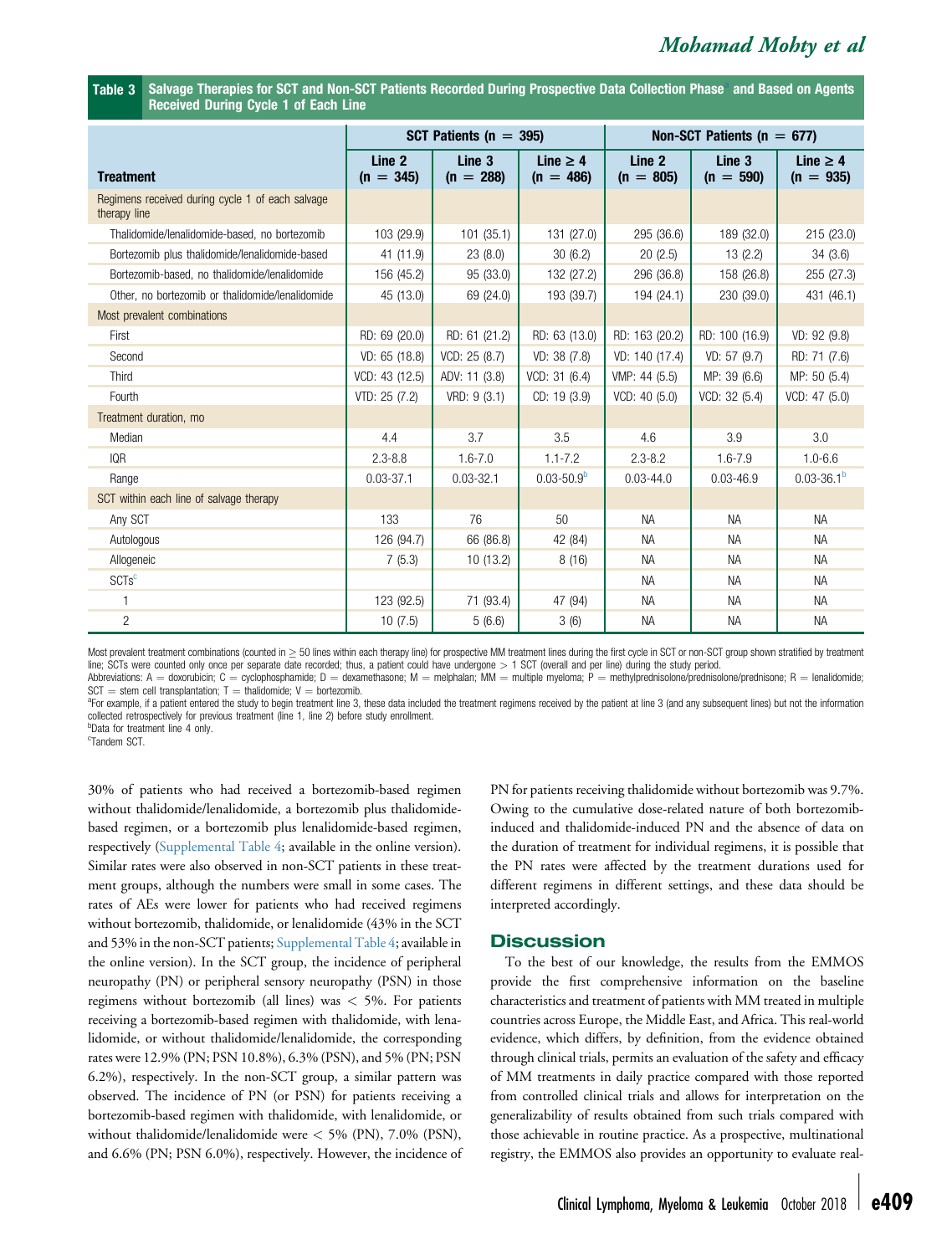<span id="page-9-0"></span>Table 4 Best Response for SCT and Non-SCT Patients Stratified by Treatment Line and Type (at Any Point in Line) in Prospective Study Phase (Patients With Available Response Data)

|                                                  |             | <b>SCT Patients</b> |                                 | <b>Non-SCT Patients</b> |           |                                 |  |
|--------------------------------------------------|-------------|---------------------|---------------------------------|-------------------------|-----------|---------------------------------|--|
| <b>Response</b>                                  | Patients, n | <b>OR</b>           | <b>VGPR or</b><br><b>Better</b> | Patients, n             | <b>OR</b> | <b>VGPR or</b><br><b>Better</b> |  |
| Line 1                                           |             |                     |                                 |                         |           |                                 |  |
| Thalidomide/lenalidomide-based, no bortezomib    | 48          | 45 (94)             | 29 (60)                         | 140                     | 90 (64)   | 34 (24)                         |  |
| Bortezomib plus thalidomide/lenalidomide-based   | 119         | 115 (97)            | 92 (77)                         | 40                      | 34 (85)   | 21(53)                          |  |
| Bortezomib-based, no thalidomide/lenalidomide    | 111         | 95 (86)             | 57 (51)                         | 380                     | 302 (79)  | 148 (39)                        |  |
| Other, no bortezomib or thalidomide/lenalidomide | 28          | 20(71)              | 8(29)                           | 153                     | 78 (51)   | 15 (10)                         |  |
| Line 2                                           |             |                     |                                 |                         |           |                                 |  |
| Thalidomide/lenalidomide-based, no bortezomib    | 69          | 52 (75)             | 25 (36)                         | 223                     | 132 (59)  | 61 (27)                         |  |
| Bortezomib plus thalidomide/lenalidomide-based   | 40          | 31(78)              | 22 (55)                         | 22                      | 15 (68)   | 7(32)                           |  |
| Bortezomib-based, no thalidomide/lenalidomide    | 117         | 87 (74)             | 54 (46)                         | 233                     | 153 (66)  | 67 (29)                         |  |
| Other, no bortezomib or thalidomide/lenalidomide | 28          | 20(71)              | 15 (54)                         | 146                     | 74 (51)   | 18 (12)                         |  |
| Line 3                                           |             |                     |                                 |                         |           |                                 |  |
| Thalidomide/lenalidomide-based, no bortezomib    | 74          | 41 (55)             | 19 (26)                         | 134                     | 64 (48)   | 23(17)                          |  |
| Bortezomib plus thalidomide/lenalidomide-based   | 18          | 15 (83)             | 9(50)                           | 20                      | 12 (60)   | 4(20)                           |  |
| Bortezomib-based, no thalidomide/lenalidomide    | 66          | 38 (58)             | 22 (33)                         | 116                     | 66 (57)   | 30 (26)                         |  |
| Other, no bortezomib or thalidomide/lenalidomide | 41          | 22 (54)             | 11(27)                          | 176                     | 72 (41)   | 20(11)                          |  |
| Line 4                                           |             |                     |                                 |                         |           |                                 |  |
| Thalidomide/lenalidomide-based, no bortezomib    | 37          | 24 (65)             | 9(24)                           | 76                      | 27 (36)   | 9(12)                           |  |
| Bortezomib plus thalidomide/lenalidomide-based   | 10          | 6(60)               | 1(10)                           | 11                      | 5(45)     | 3(27)                           |  |
| Bortezomib-based, no thalidomide/lenalidomide    | 45          | 22 (49)             | 14(31)                          | 89                      | 39 (44)   | 16 (18)                         |  |
| Other, no bortezomib or thalidomide/lenalidomide | 38          | 10(26)              | 7(18)                           | 116                     | 33 (28)   | 4(3)                            |  |
| Line $> 5$                                       |             |                     |                                 |                         |           |                                 |  |
| Thalidomide/lenalidomide-based, no bortezomib    | 46          | 20(43)              | 8(17)                           | 96                      | 39 (41)   | 13 (14)                         |  |
| Bortezomib plus thalidomide/lenalidomide-based   | 12          | 4(33)               | 4(33)                           | 17                      | 6(35)     | 2(12)                           |  |
| Bortezomib-based, no thalidomide/lenalidomide    | 55          | 23 (42)             | 8(15)                           | 111                     | 39 (35)   | 4(4)                            |  |
| Other, no bortezomib or thalidomide/lenalidomide | 83          | 24 (29)             | 12 (15)                         | 196                     | 37 (19)   | 5(3)                            |  |

Percentages calculated from total number per type of therapy, excluding any missing or not evaluable patients.

Abbreviations:  $OR =$  overall response;  $SCT =$  stem cell transplantation;  $VGPR =$  very good partial response.

world data on MM that are robust and reliable. The findings from this large, multinational, multisite analysis provide important evidence to add to the increasing number of reports from analyses of MM treatment in the real-world setting. $8-13$ 

The reliability of the EMMOS registry is supported by the baseline demographic data and clinical characteristics of the study cohort, which were as expected for a MM population. For example, almost 80% of patients with MM have been reported to have radiologic evidence of skeletal involvement.<sup>[18](#page-13-0)</sup> In our study,  $\sim$  70% of patients reported a history of bone lesions at study entry. Equally, MM is well known as a disease that predominantly occurs in an older popula-tion.<sup>[10](#page-13-0)</sup> In the non-SCT group in the EMMOS, the median age at study entry was 70 years, with that in the SCT group slightly younger at 59 years, as expected, given that younger age can be a key factor in determining SCT eligibility.<sup>[10](#page-13-0)</sup> Nevertheless, we acknowledge that a reporting bias might be present toward patients who were younger or fitter at diagnosis owing to the inclusion of patients who had received multiple previous lines of therapy—older or more frail patients might not have survived long enough to receive several lines of treatment. In contrast, a slight reporting bias might have been present owing to the omission from the EMMOS of patients already enrolled in the large number of prospective studies taking place concurrently, who potentially might have been younger and/or fitter than the nonclinical trial population eligible for the EMMOS.

In terms of treatment, data from the EMMOS have shown that bortezomib was the most commonly used backbone agent in the frontline setting, with 75% and 58% of SCT and non-SCT patients receiving a bortezomib-based regimen with or without thalidomide/ lenalidomide. Patients in the SCT group were more likely to receive a frontline combination of VTD than were their counterparts in the non-SCT group (30% vs. 4%, respectively). In contrast, the VMP regimen was more commonplace in the latter group (1% vs. 24%), reflecting the different standard-of-care regimens in these settings in Europe. In the salvage setting, the use of bortezomib-based and thalidomide/lenalidomide-based regimens appeared similar, with the exception of second-line therapy for SCT patients. In both the SCT and the non-SCT groups, the receipt of 'other' treatments and the diversity of combinations within this category were increasingly common in later lines, suggesting a lack of overall consensus for the best treatment practices in advanced disease. These findings also reflect the limited treatment options at the time of the EMMOS, with many patients "exhausting" their bortezomib- and/or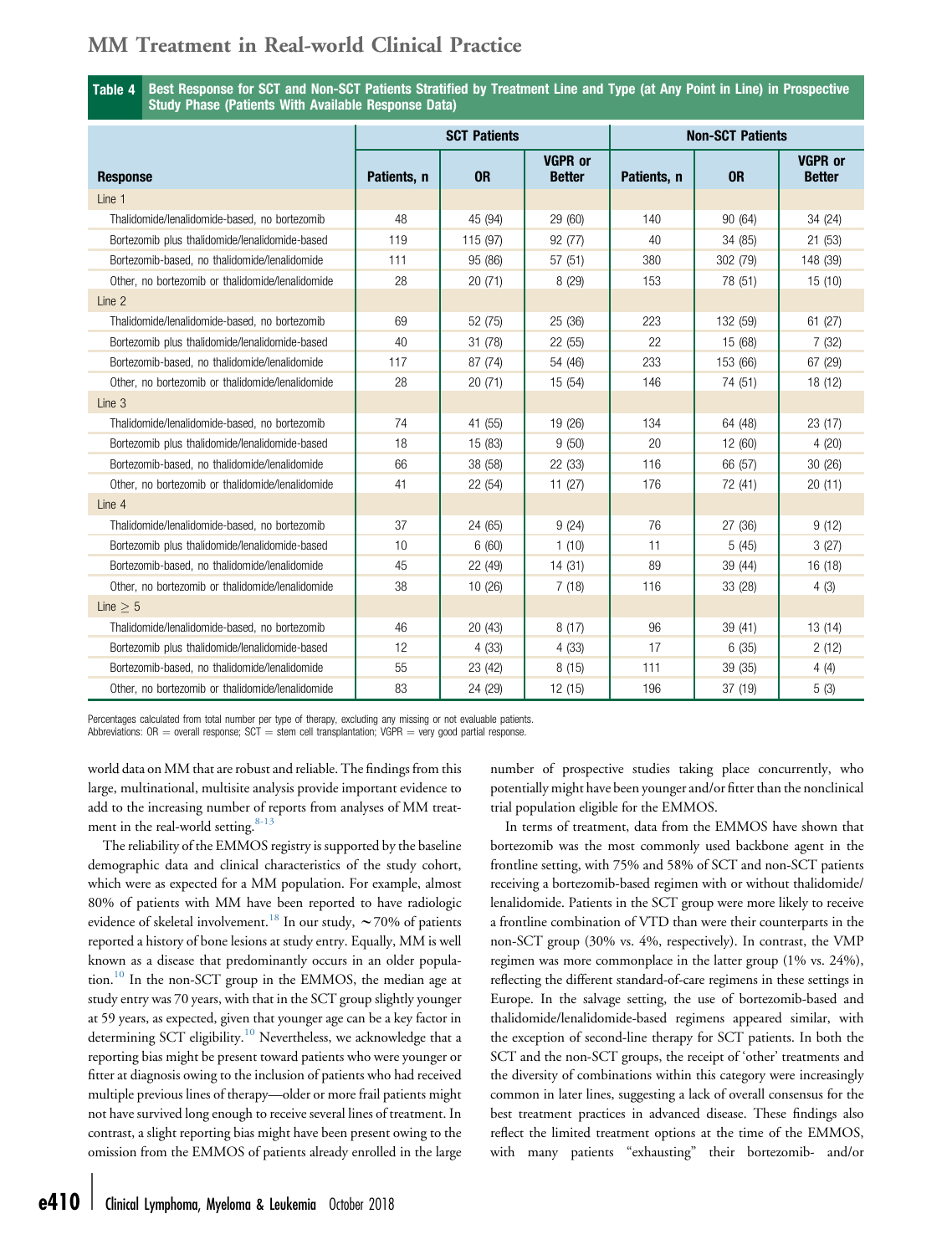#### <span id="page-10-0"></span>Table 5 Time-to-event Endpoints for SCT and Non-SCT Patients Stratified By Treatment Line and Type Received at Any Point During Line[a](#page-11-0)

|                                                                   |                    | <b>SCT Patients</b>                |                                   |            |                 | <b>Non-SCT Patients</b>            |                                   |            |
|-------------------------------------------------------------------|--------------------|------------------------------------|-----------------------------------|------------|-----------------|------------------------------------|-----------------------------------|------------|
| <b>Variable</b>                                                   | Line, $n/N$ $(\%)$ | <b>Median TTNT.</b><br>mo (95% CI) | <b>Median TFI.</b><br>mo (95% CI) | <b>TFR</b> | Line, $n/N$ (%) | <b>Median TTNT.</b><br>mo (95% CI) | <b>Median TFI.</b><br>mo (95% CI) | <b>TFR</b> |
| Line $1b$                                                         |                    |                                    |                                   |            |                 |                                    |                                   |            |
| Thalidomide-based                                                 | 26/51 (51)         | 29.4 (15.51-NE)                    | 14.6 (0.99-NE)                    | 1.55       | 89/158 (56)     | 17.7 (15.1-22.1)                   | $3.71(2.30-5.13)$                 | 0.71       |
| Bortezomib plus lenalidomide-based                                | 6/27(22)           | NE (NE-NE)                         | NE (NE-NE)                        | 0.67       | 4/19(21)        | NE (NE-NE)                         | 16.4 (0.07-16.4)                  | 0.35       |
| Bortezomib plus thalidomide-based                                 | 42/124 (34)        | 38.4 (38.4-NE)                     | 28.5 (17.9-34.2)                  | 1.68       | 18/35 (51)      | 18.5 (8.28-31.4)                   | 6.11 (1.38-24.2)                  | 1.56       |
| Bortezomib-based, no thalidomide/<br>lenalidomide                 | 69/125 (55)        | 23.6 (21.5-37.6)                   | 16.5 (15.4-23.0)                  | 2.52       | 236/450 (52)    | 22.0 (20.0-24.2)                   | 11.2 (10.0-13.8)                  | 1.71       |
| Other. <sup>c</sup> no bortezomib or thalidomide/<br>lenalidomide | 25/32 (78)         | $5.7(2.6-9.7)$                     | $1.7(1.0-2.7)$                    | 2.80       | 102/167 (61)    | $13.3(9.5-17.1)$                   | $2.7(1.7-5.5)$                    | 0.91       |
| Line $2d$                                                         |                    |                                    |                                   |            |                 |                                    |                                   |            |
| Thalidomide-based                                                 | 10/19 (53)         | 17.7 (10.3-NE)                     | 11.8 (0.13-NE)                    | 2.29       | 42/80 (53)      | 15.2 (10.5-23.6)                   | 2.96 (1.22-7.49)                  | 0.72       |
| Lenalidomide-based                                                | 39/80 (49)         | 19.3 (13.2-36.1)                   | 2.37 (1.25-5.09)                  | 0.56       | 64/182 (35)     | 27.1 (17.6-NE)                     | 7.23 (2.53-14.5)                  | 0.64       |
| Bortezomib plus lenalidomide-based                                | 8/18(44)           | 21.3 (5.62-NE)                     | 5.29 (0.76-NE)                    | 0.89       | 3/8(38)         | 20.1 (10.7-NE)                     | 14.8 (0.33-14.8)                  | 0.49       |
| Bortezomib plus thalidomide-based                                 | 12/31 (39)         | 34.4 (13.9-NE)                     | 19.4 (10.3-NE)                    | 2.36       | 13/18 (72)      | $9.86(5.42 - 14.9)$                | 1.22 (0.49-2.86)                  | 0.80       |
| Bortezomib-based, no thalidomide/<br>lenalidomide                 | 83/138 (60)        | 14.7 (10.5-19.1)                   | $7.7(4.6-11.7)$                   | 2.82       | 151/260 (58)    | 13.6 (11.2-14.9)                   | $6.3(4.6-8.1)$                    | 1.62       |
| Other, <sup>c</sup> no bortezomib or thalidomide/<br>lenalidomide | 12/26 (46)         | 17.2 (8.2-NE)                      | 7.8 (1.3-NE)                      | 2.28       | 79/141 (56)     | 15.4 (10.5-18.2)                   | $4.3(2.5-6.7)$                    | 1.26       |
| Line 3                                                            |                    |                                    |                                   |            |                 |                                    |                                   |            |
| Thalidomide-based                                                 | 5/14(36)           | NE (NE-NE)                         | NE (NE-NE)                        | 0.92       | 24/50 (48)      | 11.6 (6.90-NE)                     | 4.27 (0.92-8.71)                  | 0.75       |
| Lenalidomide-based                                                | 28/79 (35)         | 22.6 (18.2-NE)                     | 4.44 (1.91-NE)                    | 0.80       | 43/105 (41)     | 21.1 (13.0-26.0)                   | 3.78 (1.61-7.66)                  | 0.52       |
| Bortezomib plus lenalidomide-based                                | 4/12(33)           | NE (NE-NE)                         | NE (NE-NE)                        | 1.32       | 5/10(50)        | 36.1 (3.81-36.1)                   | 7.89 (0.07-24.0)                  | 0.78       |
| Bortezomib plus thalidomide-based                                 | 6/11(55)           | 14.1 (5.95-22.8)                   | $6.74(0.26-21.0)$                 | 1.72       | 6/11(55)        | 8.16 (1.54-NE)                     | $2.66(0.20 - 4.11)$               | 0.39       |
| Bortezomib-based, no thalidomide/<br>lenalidomide                 | 46/79 (58)         | 14.2 (9.4-19.5)                    | $7.3(4.0-12.6)$                   | 2.17       | 71/129 (55)     | $13.8(9.7-17.1)$                   | $6.1(3.3-9.9)$                    | 1.86       |
| Other, <sup>c</sup> no bortezomib or thalidomide/<br>lenalidomide | 17/39 (44)         | 13.2 (11.0-NE)                     | $9.6$ (2.2-NE)                    | 1.97       | 102/174 (59)    | 12.0 (9.5-14.8)                    | $3.4(2.6-4.6)$                    | 1.08       |
| Line $4^e$                                                        |                    |                                    |                                   |            |                 |                                    |                                   |            |
| Thalidomide-based                                                 | 4/7(57)            | 13.7 (3.94-NE)                     | 1.05 (0.30-NE)                    | 0.79       | 14/30 (47)      | 13.3 (9.23-NE)                     | 6.74 (0.39-NE)                    | 0.77       |
| Lenalidomide-based                                                | 19/44 (43)         | 22.7 (14.8-28.9)                   | $2.07(1.28-12.1)$                 | 0.38       | 19/50 (38)      | 15.7 (10.5-27.0)                   | 1.87 (1.38-4.70)                  | 0.38       |
| Bortezomib-based, no thalidomide/<br>lenalidomide                 | 23/47 (49)         | 15.9 (9.0-26.7)                    | $7.1(2.3-20.4)$                   | 1.53       | 62/92 (67)      | $10.0(7.6-12.3)$                   | $4.3$ (2.5-5.3)                   | 1.22       |
| Other, <sup>c</sup> no bortezomib or thalidomide/<br>lenalidomide | 23/36 (64)         | $7.4(5.1-10.8)$                    | $2.2$ (1.0-3.7)                   | 1.26       | 46/105 (44)     | $10.1 (8.5 - 15.9)$                | $2.6(1.9-7.1)$                    | 0.74       |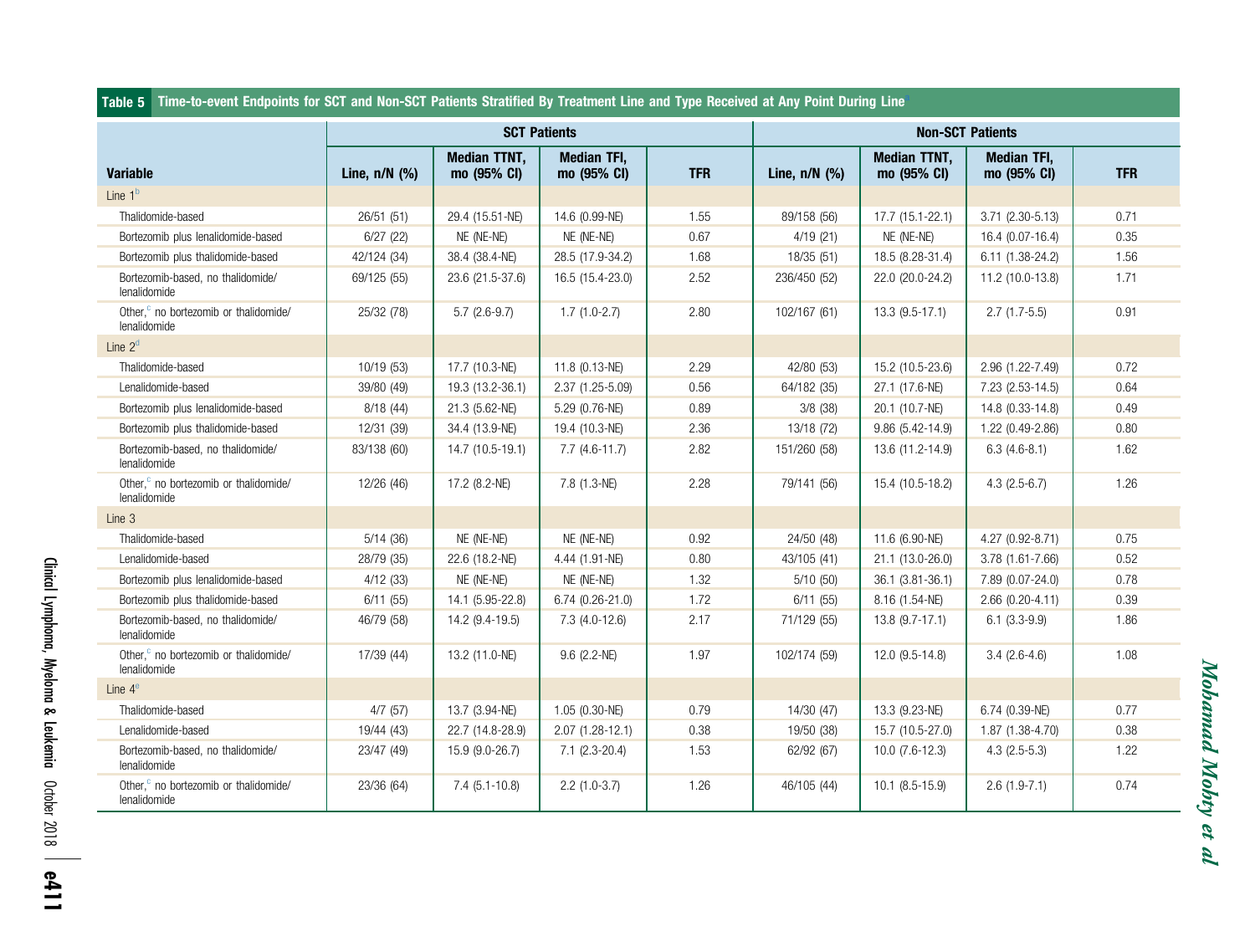|                                                                                                                                                                                                                               |               |                             | <b>SCT Patients</b>        |      |               | Non-SCT Patients            |                            |      |
|-------------------------------------------------------------------------------------------------------------------------------------------------------------------------------------------------------------------------------|---------------|-----------------------------|----------------------------|------|---------------|-----------------------------|----------------------------|------|
| Variable                                                                                                                                                                                                                      | Line, n/N (%) | Median TTNT,<br>mo (95% CI) | mo (95% CI)<br>Median TFI, | Ë    | Line, n/N (%) | Median TTNT,<br>mo (95% CI) | mo (95% CI)<br>Median TFI, | FR   |
| Line 5 <sup>1</sup>                                                                                                                                                                                                           |               |                             |                            |      |               |                             |                            |      |
| Thalidomide-based                                                                                                                                                                                                             | 7/15 (47)     | $(3.68 - NE)$<br>4.70       | 1.18 (0.07-NE)             | 0.96 | 33/47 (70)    | 7.23 (5.22-10.1)            | 1.18 (0.76-2.56)           | 0.58 |
| Lenalidomide-based                                                                                                                                                                                                            | 8/43 (42)     | 35.8 (13.3-35.8)            | $1.18(0.30 - 10.9)$        | 0.38 | 23/50 (46)    | 12.6 (11.2-19.4)            | 2.33 (1.54-4.99)           | 0.58 |
| Bortezomib plus lenalidomide-based                                                                                                                                                                                            | 6/9 (67)      | 8.25 (1.77-NE)              | 1.05 (0.03-NE)             | 2.75 | 2/11 (18)     | NE (NE-NE)                  | NE ME-NE)                  | 0.52 |
| Bortezomib-based, no thalidomide/<br>lenalidomide                                                                                                                                                                             | 32/57 (56)    | $9.6(7.1 - 1.5)$            | $3.0(1.7-5.5)$             | 1.10 | 58/110 (53)   | $10.4(8.5 - 12.9)$          | $3.7(1.8-4.9)$             | 0.71 |
| Other, no bortezomib or thalidomide/<br>lenalidomide                                                                                                                                                                          | 32/70 (46)    | $(6.7 - 14.3)$<br>10.4      | $1.7(1.3-5.4)$             | 0.56 | 70/153 (46)   | $9.3 (7.7 - 12.3)$          | $3.0(2.4 - 4.4)$           | 0.78 |
| Abbreviations: CI = confidence interval; n/N = number of patients within teatment find subsequent treatment/total number of patients with treatment line during prospective study phase; N = mot evaluable; R = lenalidomide; |               |                             |                            |      |               |                             |                            |      |

treatment-free ratio: TTNT = time to next treatment time to next treatment. treatment-free ratio; TTNT Data presented for treatment lines with  $> 30$  days' duration.  $\overline{HR} = 1$  treatment-free interval; TFR = treatment-free interval:  $=$  thalidomide; TFI  $T = \text{traildomide};$  TFI  $\vdash$ 

"Data presented for treatment lines with > 30 days' duration.<br>"Patient numbers for line 1, lenalidomide-based regimen: 1 and 7, line 1, thalidomide/lenalide. Day on the scould on the secular memory of the secular memory of Patient numbers for line 1, lenalidomide-based regimen: 1 and 7; line 1, thaildomide/lenalidomide-based public of note 2010; the 1, bortezomib plus thaildomide-based regimen: 8 and 2; thus, these data were excluded

regimen: 3 and 0; thus, these data were excluded. "Patient numbers for line 2, thalidomide/lenalidomide-based regimen, no bortezomib: 1 and 1; line 2, bortezomib plus thalidomide/hasindimide/based regimen: 3 and 0; thus, these data were excluded.<br>"Patient numbers for lin 6 and 8; thus, these data were excluded. bortezomib plus thalidomide/lenalidomide-based plus thalidomide-based regimen: 1; line  $2$ , line 4, bortezomib r ratent numbers on nine i , tenanomine-vasser regiment name ; inter i , intanomine/tenano<br>"Patient regimens were ine 2, thatforming, desaintednessed regimen, no bortezomib: 1 and 1<br>"Patient numbers for line 2, thatformin

bortezomib plus thalidomide-based regimen: 9 and 3; thus, these data were excluded

thalidomide/lenalidomide-based options within their first few lines of therapy. With the introduction of multiple new drugs, a consensus of treatment sequences for MM now seems even more remote, and choosing the best available therapy might be compromised by the restrictions of drug access in multiple national settings. This variation with subsequent lines of therapy is supported by an analysis of MM practice patterns across Europe conducted in 2014. Although bortezomib-containing combinations were identified as the most commonly used induction regimen, with lenalidomide the most frequently used agent in lines 2 and  $3<sup>10</sup>$ , greater variation was seen in later lines, just as seen in the present study. Also, these findings from the EMMOS and other European real-world studies are not likely to be reflective of real-world practice in the United States. In addition, specific centers of excellence might also have their own treatment protocols, for example, to define risk stratification and treatment sequencing. Furthermore, the increased number of regimens and approved agents for MM treatment is very likely to have altered the current data with respect to the frequency of use of different backbone agents in different treatment settings.

Regarding the specific treatment combinations, although still an option in the relevant guidelines at the time of data collection, $19,20$ regimens such as MP have been thought to have been generally superseded in routine clinical practice. However, our data showed that several patients were still receiving them, most notably as firstand second-line therapy for patients not selected or not eligible for SCT. However, this might reflect the timeline of approvals during the EMMOS data collection, because combinations such as VMP and MPT (melphalan, prednisolone, thalidomide) were still somewhat new at study start, resulting in cost and/or access barriers in some countries. The current guidelines recommend 4 bortezomibbased regimens with/without thalidomide/lenalidomide (VMP, VCD, VTD, VRD [bortezomib, lenalidomide, dexamethasone]) and 2 non-bortezomib-based regimens (RD [lenalidomide, dexamethasone] and MPT) as frontline therapy. $2<sup>1</sup>$ 

In general, patients in the SCT group had greater ORRs, with a greater proportion achieving a VGPR or better compared with those in the non-SCT group. For example, patients receiving frontline therapies incorporating thalidomide/lenalidomide, with or without bortezomib, had an ORR of 97% and 94%, respectively, in line with previously reported rates in phase III clinical trials.<sup>22</sup> High ORRs were also observed with both frontline and salvage bortezomib-containing lines across the SCT and non-SCT groups. The VGPR or better rates observed with frontline bortezomib in the SCT population were similar to the rates reported with bortezomib-based induction therapy in SCTeligible patients in randomized phase III clinical trials,  $23-25$  with the caveat that the trials used standardized and stringent response criteria. In general, however, the ORRs for each type of regimen decreased with each subsequent therapy line. In the SCT population, bortezomib plus thalidomide/lenalidomide regimens resulted in the numerically greatest ORRs through line 3; however, in later lines ( $\geq$  5), the ORRs for all types of bortezomib- or thalidomide/lenalidomide-based therapies were within 10% of each other.

In terms of the time-to-event outcomes, patients in the SCT group had longer TTNT and TFI after frontline therapy than did their counterparts in the non-SCT group, with a higher TFR in the SCT group, suggesting that these patients were spending relatively less time "on treatment." However, in subsequent lines, these differences were

# <span id="page-11-0"></span>MM Treatment in Real-world Clinical Practice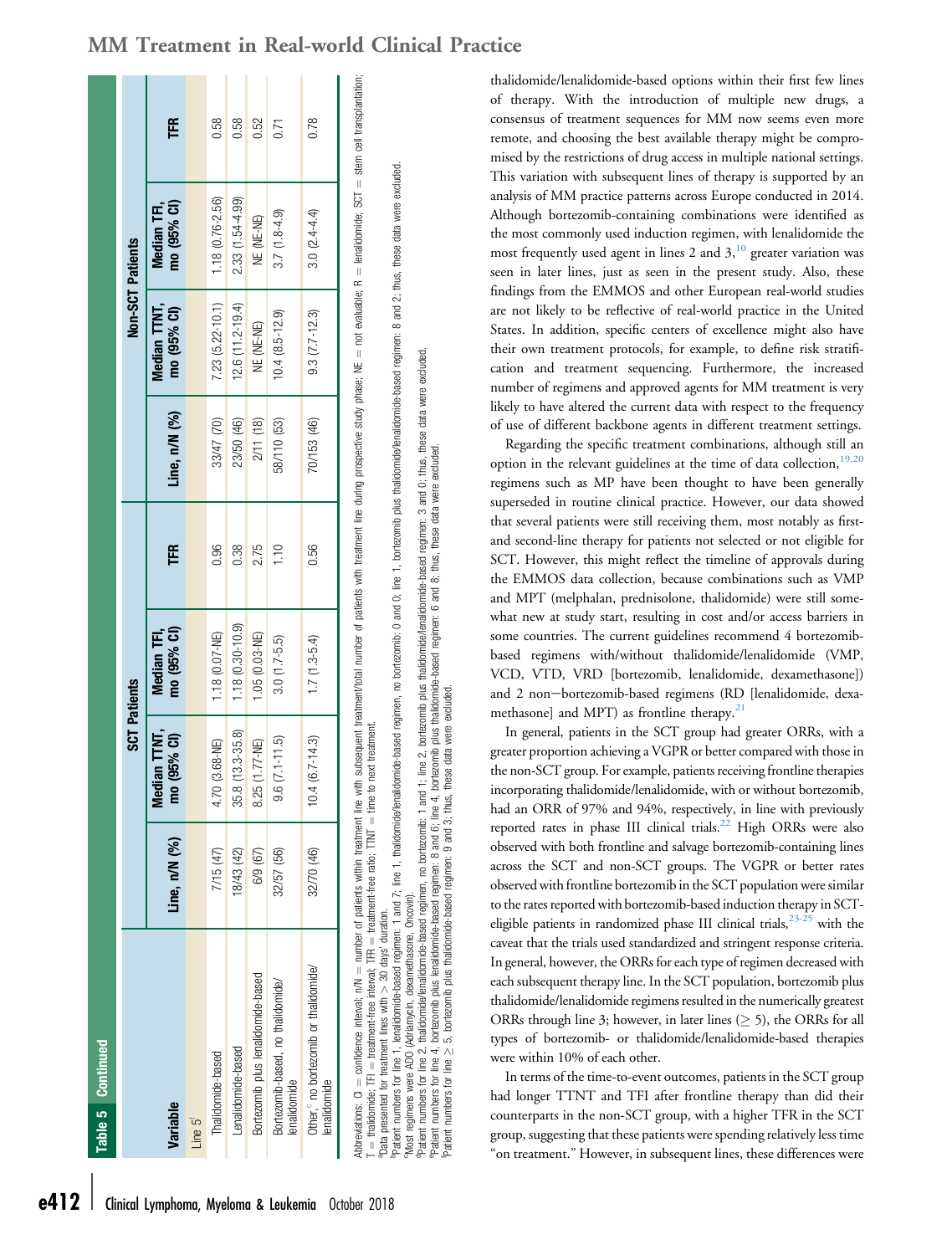generally much less pronounced. In the SCT and non-SCT groups, the TFR generally decreased with each subsequent line, suggesting that patients were increasingly continuing treatment as they received subsequent lines of therapy.<sup>[26](#page-13-0)</sup> Those patients receiving 'other' regimens, however, had longer TTNT and TFI with second-line treatment compared with frontline, which, although shorter in subsequent lines, stayed largely greater than that seen in frontline. Overall, the median treatment duration decreased in the SCT and non-SCT groups with each subsequent line of therapy.

Because the EMMOS was a registry-based study, a number of limitations should be considered. The data were limited by the information available from the treating physicians as a part of routine clinical practice; thus, parameters such as minimal residual disease were not collected, and the rate of cytogenetic evaluation was limited. It was also not possible to clearly determine the intentions underlying the treatment choices. This is also linked to the fact that comparisons between different regimen types must be interpreted with caution, because the allocation of patients to a particular intervention were not randomized and, thus, could have influenced the outcomes. Additionally, regimens or agents could have been used in different combinations and in different treatment approaches within or between lines of therapy and in different treatment contexts (eg, as maintenance after autologous SCT); thus, caution should be used in the interpretation of the findings between the broad-based categories of regimens. Moreover, no standardized response criteria were used across the sites, and no uniform requirement for confirmation of a complete response by bone marrow analysis was included, making comparisons of response less reliable. Also, the collection of safety data was limited by comparisons with clinical trial protocols, restricting the interpretation of these data. Finally, owing to the timeframe of the EMMOS, with the final data collected in 2014, the recent rapid developments in MM treatment options and assessment techniques could not be reflected or incorporated. For example, the proteasome inhibitors carfilzomib and ixazomib have been approved for the treatment of relapsed/refractory MM,<sup>[27,28](#page-13-0)</sup> and the histone deacetylase inhibitor, panobinostat, and the monoclonal antibodies daratumumab and elotuzumab have also been approved.<sup>[29,30](#page-13-0)</sup>

These factors do not diminish the usefulness of our data but merely clarify the parameters of applicability. With the continued approval of new agents, the information presented in the present study can be expected to evolve, pointing to future changes in the treatment paradigm and likely further improvements in patient outcomes. It will be interesting to see, in subsequent evaluations, how quickly recently approved agents actually become integrated into standard real-world treatment practices. Access to novel agents varies greatly from country to country, with factors such as affordability, local guidelines and restrictions, and regulatory decisions or delays all affecting treatment availability. The need for robust health economic evaluations, in addition to efficacy and safety data, has become increasingly important in this respect.

#### **Conclusion**

These prospective real-world data highlight the large diversity of treatments used to manage MM in normal practice. This was an unexpected finding that was likely linked to various factors,

including study duration, the large number of sites and countries involved and their differing access to treatments, the diversity of patients included in the registry, the approval and introduction of new novel agents during the study period, and changes in treatment recommendations over time. The results also provide insights into the real-world clinical benefits that can be achieved with both SCT and systemic treatment regimens in MM, with efficacy similar to that seen in controlled clinical trials. Taken together, these data provide a framework toward the design of future protocols aiming to improve the outcomes in MM.

#### Clinical Practice Points

- MM, although treatable, remains an incurable disease, with a dearth of evidence on how this disease is treated in real-world clinical practice.
- Despite the availability of an increasing number of agents to treat MM, objective, detailed knowledge is lacking on the natural history of patients with MM at different stages of disease and on treatment selection, dose, duration of therapy, outcomes, and how practices vary from country to country.
- The present prospective, noninterventional observational study found huge diversity in the treatment regimens used in everyday clinical practice for MM.
- The present study has also described the efficacy and provided insights into treatment tolerability of patients with MM in geographically diverse real-world settings.
- The present study has provided representative and descriptive data to allow for health economic, pharmacoepidemiologic, and outcomes research.
- These results provide a framework toward the design of future protocols aiming to improve the outcomes of patients with MM and identify imbalances in regional treatment strategies.

### Acknowledgments

The authors would like to thank all patients and their families and all the EMMOS investigators for their valuable contributions to the study. The authors would like to acknowledge Robert Olie for his significant contribution to the EMMOS study. Writing support during the development of our report was provided by Laura Mulcahy and Catherine Crookes of FireKite, an Ashfield company, a part of UDG Healthcare plc, which was funded by Millennium Pharmaceuticals, Inc, and Janssen Global Services, LLC. The EMMOS study was supported by research funding from Janssen Pharmaceutical NV and Millennium Pharmaceuticals, Inc.

#### **Disclosure**

M.M. has received personal fees from Janssen, Celgene, Amgen, Bristol-Myers Squibb, Sanofi, Novartis, and Takeda and grants from Janssen and Sanofi during the conduct of the study. E.T. has received grants from Janssen and personal fees from Janssen and Takeda during the conduct of the study, and grants from Amgen, Celgene/Genesis, personal fees from Amgen, Celgene/Genesis, Bristol-Myers Squibb, Novartis, and Glaxo-Smith Kline outside the submitted work. M.V.M. has received personal fees from Janssen, Celgene, Amgen, and Takeda outside the submitted work. M.C.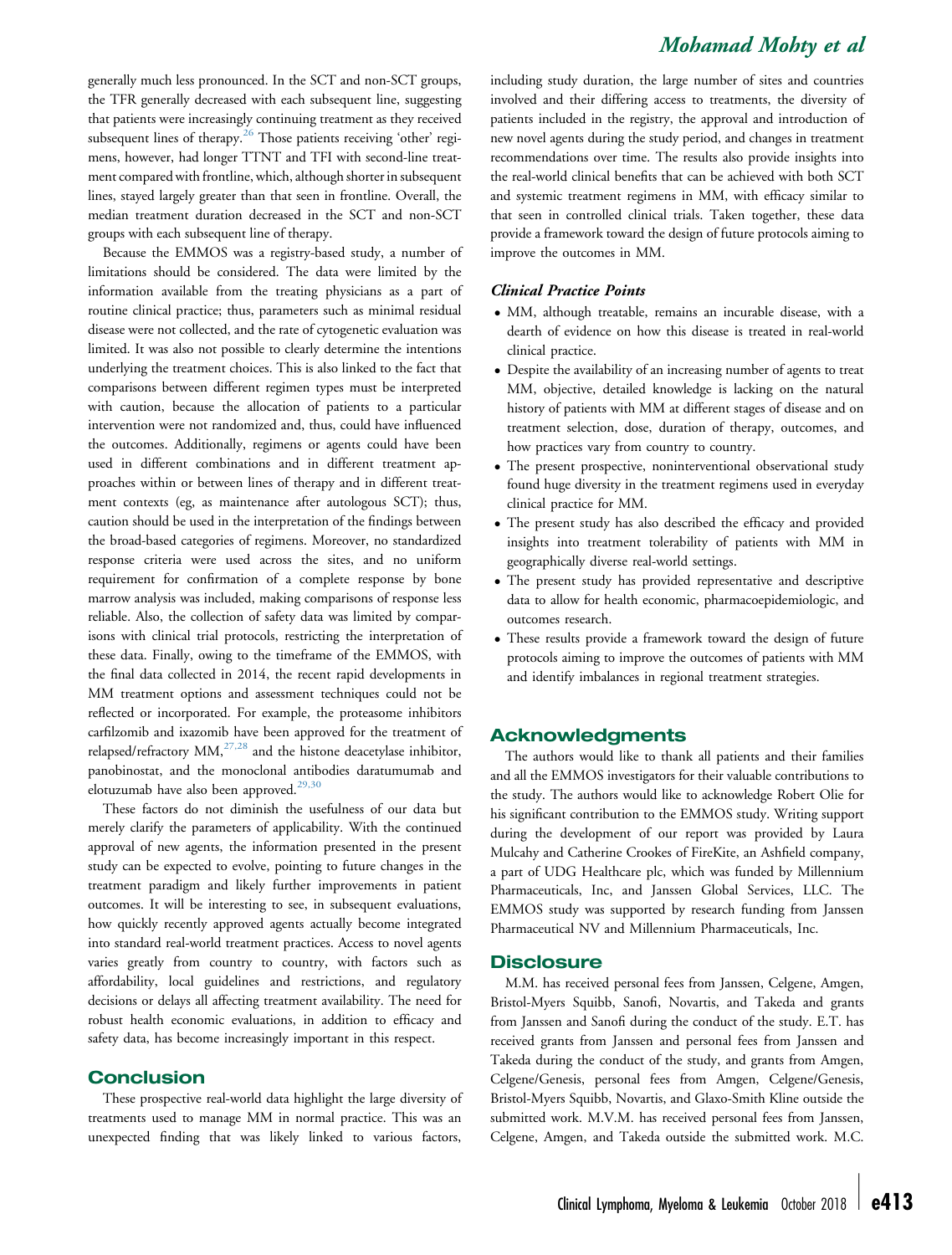<span id="page-13-0"></span>reports honoraria from Janssen, outside the submitted work. M. B. reports grants from Janssen Cilag during the conduct of the study. M.D. has received honoraria for participation on advisory boards for Janssen, Celgene, Takeda, Amgen, and Novartis. H.S. has received honoraria from Janssen-Cilag, Celgene, Amgen, Bristol-Myers Squibb, Novartis, and Takeda outside the submitted work. V.P. reports personal fees from Janssen during the conduct of the study and grants, personal fees, and nonfinancial support from Amgen, grants and personal fees from Sanofi, and personal fees from Takeda outside the submitted work. W.W. has received personal fees and grants from Amgen, Celgene, Novartis, Roche, Takeda, Gilead, and Janssen and nonfinancial support from Roche outside the submitted work. J.S. reports grants and nonfinancial support from Janssen Pharmaceutical during the conduct of the study. V.L. reports funding from Janssen Global Services LLC during the conduct of the study and study support from Janssen-Cilag and Pharmion outside the submitted work. A.P. reports employment and shareholding of Janssen (Johnson & Johnson) during the conduct of the study. C.C. reports employment at Janssen-Cilag during the conduct of the study. C.F. reports employment at Janssen Research and Development during the conduct of the study. F.T.B. reports employment at Janssen-Cilag during the conduct of the study. The remaining authors have stated that they have no conflicts of interest.

### Supplemental Data

The Supplemental data and tables accompanying this article can be found in the online version at [https://doi.org/10.1016/j.clml.](https://doi.org/10.1016/j.clml.2018.06.018) [2018.06.018.](https://doi.org/10.1016/j.clml.2018.06.018)

### References

- 1. [Becker N. Epidemiology of multiple myeloma.](http://refhub.elsevier.com/S2152-2650(18)30230-1/sref1) Recent Results Cancer Res 2011; [183:25-35](http://refhub.elsevier.com/S2152-2650(18)30230-1/sref1).
- 2. Cancer Statistics: Myeloma, Available at: [https://seer.cancer.gov/statfacts/html/](https://seer.cancer.gov/statfacts/html/mulmy.html) [mulmy.html](https://seer.cancer.gov/statfacts/html/mulmy.html). Accessed: March 3, 2017.
- 3. [Kumar SK, Rajkumar SV, Dispenzieri A, et al. Improved survival in multiple](http://refhub.elsevier.com/S2152-2650(18)30230-1/sref3) [myeloma and the impact of novel therapies.](http://refhub.elsevier.com/S2152-2650(18)30230-1/sref3) Blood 2008; 111:2516-20.
- 4. [Kumar SK, Callander NS, Alsina M, et al. Multiple myeloma, version 3.2017,](http://refhub.elsevier.com/S2152-2650(18)30230-1/sref4) [NCCN clinical practice guidelines in oncology.](http://refhub.elsevier.com/S2152-2650(18)30230-1/sref4) *J Natl Compr Canc Netw* 2017; 15: [230-69](http://refhub.elsevier.com/S2152-2650(18)30230-1/sref4).
- 5. [Ludwig H, Avet-Loiseau H, Blade J, et al. European perspective on multiple](http://refhub.elsevier.com/S2152-2650(18)30230-1/sref5) [myeloma treatment strategies: update following recent congresses.](http://refhub.elsevier.com/S2152-2650(18)30230-1/sref5) Oncologist 2012; [17:592-606.](http://refhub.elsevier.com/S2152-2650(18)30230-1/sref5)
- 6. [Kyle RA, Gertz MA, Witzig TE, et al. Review of 1027 patients with newly](http://refhub.elsevier.com/S2152-2650(18)30230-1/sref6) [diagnosed multiple myeloma.](http://refhub.elsevier.com/S2152-2650(18)30230-1/sref6) Mayo Clin Proc 2003; 78:21-33.
- 7. [Bianchi G, Munshi NC. Pathogenesis beyond the cancer clone\(s\) in multiple](http://refhub.elsevier.com/S2152-2650(18)30230-1/sref7) myeloma. Blood [2015; 125:3049-58](http://refhub.elsevier.com/S2152-2650(18)30230-1/sref7).
- 8. [Jagannath S, Roy A, Kish J, et al. Real-world treatment patterns and associated](http://refhub.elsevier.com/S2152-2650(18)30230-1/sref8) [progression-free survival in relapsed/refractory multiple myeloma among US](http://refhub.elsevier.com/S2152-2650(18)30230-1/sref8) [community oncology practices.](http://refhub.elsevier.com/S2152-2650(18)30230-1/sref8) Expert Rev Hematol 2016; 9:707-17.
- 9. [Yong K, Delforge M, Driessen C, et al. Multiple myeloma: patient outcomes in](http://refhub.elsevier.com/S2152-2650(18)30230-1/sref9) [real-world practice.](http://refhub.elsevier.com/S2152-2650(18)30230-1/sref9) Br J Haematol 2016; 175:252-64.
- 10. [Raab MS, Cavo M, Delforge M, et al. Multiple myeloma: practice patterns across](http://refhub.elsevier.com/S2152-2650(18)30230-1/sref10) Europe. Br J Haematol [2016; 175:66-76.](http://refhub.elsevier.com/S2152-2650(18)30230-1/sref10)
- 11. [Warren JL, Harlan LC, Stevens J, Little RF, Abel GA. Multiple myeloma treat](http://refhub.elsevier.com/S2152-2650(18)30230-1/sref11)[ment transformed: a population-based study of changes in initial management](http://refhub.elsevier.com/S2152-2650(18)30230-1/sref11)<br>[approaches in the United States.](http://refhub.elsevier.com/S2152-2650(18)30230-1/sref11) *J Clin Oncol* 2013; 31:1984-9.
- 12. [Song X, Cong Z, Wilson K. Real-world treatment patterns, comorbidities, and](http://refhub.elsevier.com/S2152-2650(18)30230-1/sref12) [disease-related complications in patients with multiple myeloma in the United](http://refhub.elsevier.com/S2152-2650(18)30230-1/sref12) States. [Curr Med Res Opin](http://refhub.elsevier.com/S2152-2650(18)30230-1/sref12) 2016; 32:95-103.
- 13. [Shah JJ, Abonour R, Gasparetto C, et al. Analysis of common eligibility criteria of](http://refhub.elsevier.com/S2152-2650(18)30230-1/sref13) [randomized controlled trials in newly diagnosed multiple myeloma patients and](http://refhub.elsevier.com/S2152-2650(18)30230-1/sref13)<br>extrapolating outcomes. *[Clin Lymphoma Myeloma Leuk](http://refhub.elsevier.com/S2152-2650(18)30230-1/sref13)* 2017; 17:575-83.e572.
- 14. [Bray F, Ren JS, Masuyer E, Ferlay J. Global estimates of cancer prevalence for 27](http://refhub.elsevier.com/S2152-2650(18)30230-1/sref14) [sites in the adult population in 2008.](http://refhub.elsevier.com/S2152-2650(18)30230-1/sref14) Int J Cancer 2013; 132:1133-45.
- 15. International Agency for Research on Cancer. GLOBOCAN 2002. Cancer Incidence, Mortality and Prevalence Worldwide (2002 Estimates), Available at: [http://](http://www-dep.iarc.fr/) [www-dep.iarc.fr/](http://www-dep.iarc.fr/) 2006. Accessed: November 16, 2015.
- 16. [Rajkumar SV, Richardson P, San Miguel JF. Guidelines for determination of the](http://refhub.elsevier.com/S2152-2650(18)30230-1/sref16) [number of prior lines of therapy in multiple myeloma.](http://refhub.elsevier.com/S2152-2650(18)30230-1/sref16) Blood 2015; 126:921-2.
- 17. Ramasamy K, Lonial S. [Fast Facts: Multiple Myeloma and Plasma Cell Dyscrasias](http://refhub.elsevier.com/S2152-2650(18)30230-1/sref17). [Abbingdon, UK: Health Press Limited; 2015.](http://refhub.elsevier.com/S2152-2650(18)30230-1/sref17)
- 18. [Healy CF, Murray JG, Eustace SJ, Madewell J, O](http://refhub.elsevier.com/S2152-2650(18)30230-1/sref18)'Gorman PJ, O'Sullivan P. [Multiple myeloma: a review of imaging features and radiological techniques.](http://refhub.elsevier.com/S2152-2650(18)30230-1/sref18) Bone Marrow Res [2011; 2011:583439](http://refhub.elsevier.com/S2152-2650(18)30230-1/sref18).
- 19. [Moreau P, San MJ, Ludwig H, et al. Multiple myeloma: ESMO clinical practice](http://refhub.elsevier.com/S2152-2650(18)30230-1/sref19) [guidelines for diagnosis, treatment and follow-up.](http://refhub.elsevier.com/S2152-2650(18)30230-1/sref19) Ann Oncol 2013; 24(Suppl 6): [vi133-7.](http://refhub.elsevier.com/S2152-2650(18)30230-1/sref19)
- 20. [Engelhardt M, Terpos E, Kleber M, et al. European Myeloma Network recom](http://refhub.elsevier.com/S2152-2650(18)30230-1/sref20)[mendations on the evaluation and treatment of newly diagnosed patients with](http://refhub.elsevier.com/S2152-2650(18)30230-1/sref20) [multiple myeloma.](http://refhub.elsevier.com/S2152-2650(18)30230-1/sref20) Haematologica 2014; 99:232-42.
- 21. [Moreau P, San Miguel J, Sonneveld P, et al. Multiple myeloma: ESMO clinical](http://refhub.elsevier.com/S2152-2650(18)30230-1/sref21) [practice guidelines for diagnosis, treatment and follow-up.](http://refhub.elsevier.com/S2152-2650(18)30230-1/sref21) Ann Oncol 2017; [28\(Suppl 4\):iv52-61](http://refhub.elsevier.com/S2152-2650(18)30230-1/sref21).
- 22. [Moreau P, Avet-Loiseau H, Harousseau JL, Attal M. Current trends in autologous](http://refhub.elsevier.com/S2152-2650(18)30230-1/sref22) [stem-cell transplantation for myeloma in the era of novel therapies.](http://refhub.elsevier.com/S2152-2650(18)30230-1/sref22) *J Clin Oncol* [2011; 29:1898-906](http://refhub.elsevier.com/S2152-2650(18)30230-1/sref22).
- 23. [Cavo M, Tacchetti P, Patriarca F, et al. Bortezomib with thalidomide plus dexa](http://refhub.elsevier.com/S2152-2650(18)30230-1/sref23)[methasone compared with thalidomide plus dexamethasone as induction therapy](http://refhub.elsevier.com/S2152-2650(18)30230-1/sref23) [before, and consolidation therapy after, double autologous stem-cell trans](http://refhub.elsevier.com/S2152-2650(18)30230-1/sref23)[plantation in newly diagnosed multiple myeloma: a randomised phase 3 study.](http://refhub.elsevier.com/S2152-2650(18)30230-1/sref23) .<br>Lancet [2010; 376:2075-85.](http://refhub.elsevier.com/S2152-2650(18)30230-1/sref23)
- 24. [Sonneveld P, Schmidt-Wolf IG, van der Holt B, et al. Bortezomib induction and](http://refhub.elsevier.com/S2152-2650(18)30230-1/sref24) [maintenance treatment in patients with newly diagnosed multiple myeloma: results](http://refhub.elsevier.com/S2152-2650(18)30230-1/sref24) [of the randomized phase III HOVON-65/GMMG-HD4 trial.](http://refhub.elsevier.com/S2152-2650(18)30230-1/sref24) *J Clin Oncol* 2012; [30:2946-55.](http://refhub.elsevier.com/S2152-2650(18)30230-1/sref24)
- 25. [Harousseau JL, Attal M, Avet-Loiseau H, et al. Bortezomib plus dexamethasone](http://refhub.elsevier.com/S2152-2650(18)30230-1/sref25) [is superior to vincristine plus doxorubicin plus dexamethasone as induction](http://refhub.elsevier.com/S2152-2650(18)30230-1/sref25) [treatment prior to autologous stem-cell transplantation in newly diagnosed](http://refhub.elsevier.com/S2152-2650(18)30230-1/sref25) [multiple myeloma: results of the IFM 2005-01 phase III trial.](http://refhub.elsevier.com/S2152-2650(18)30230-1/sref25) *J Clin Oncol* [2010; 28:4621-9](http://refhub.elsevier.com/S2152-2650(18)30230-1/sref25).
- 26. [Kumar SK, Therneau TM, Gertz MA, et al. Clinical course of patients with](http://refhub.elsevier.com/S2152-2650(18)30230-1/sref26) [relapsed multiple myeloma.](http://refhub.elsevier.com/S2152-2650(18)30230-1/sref26) Mayo Clin Proc 2004; 79:867-74.
- 27. EuropeanMedicines Agency. European Public Assessment Report (EPAR) for Kyprolis (carfilzomib), Available at: [http://www.ema.europa.eu/ema/index.jsp?curl](http://www.ema.europa.eu/ema/index.jsp?curl=pages/medicines/human/medicines/003790/human_med_001932.jsp&mid=WC0b01ac058001d124)= [medicines/human/medicines/003790/human\\_med\\_001932.jsp&mid](http://www.ema.europa.eu/ema/index.jsp?curl=pages/medicines/human/medicines/003790/human_med_001932.jsp&mid=WC0b01ac058001d124)=[WC0b01ac0](http://www.ema.europa.eu/ema/index.jsp?curl=pages/medicines/human/medicines/003790/human_med_001932.jsp&mid=WC0b01ac058001d124) [58001d124](http://www.ema.europa.eu/ema/index.jsp?curl=pages/medicines/human/medicines/003790/human_med_001932.jsp&mid=WC0b01ac058001d124) 2012. Accessed March 01, 2016.
- 28. Onyx Pharmaceuticals Inc. Highlights of prescribing information. KYPROLIS- (carfilzomib) for injection, for intravenous use. Initial US approval: 2012, Available at: [http://www.accessdata.fda.gov/drugsatfda\\_docs/label/2012/202714lbl.](http://www.accessdata.fda.gov/drugsatfda_docs/label/2012/202714lbl.pdf) df. Accessed March 01, 2016.
- 29. Novartis Pharmaceuticals Corporation. Highlights of prescribing information. FARYDAK (panobinostat) capsules, for oral use. Initial US approval: 2015, Available at: [http://www.accessdata.fda.gov/drugsatfda\\_docs/label/2015/205353s000](http://www.accessdata.fda.gov/drugsatfda_docs/label/2015/205353s000lbl.pdf) [lbl.pdf.](http://www.accessdata.fda.gov/drugsatfda_docs/label/2015/205353s000lbl.pdf) Accessed March 01, 2016.
- 30. Bristol-Myers Squibb Company. Highlights of prescribing information. EMPLICIT (elotuzumab) for injection, intravenous use. Initial US approval: 2015, Available at: [http://www.accessdata.fda.gov/drugsatfda\\_docs/label/2015/761035s000lbl.pdf](http://www.accessdata.fda.gov/drugsatfda_docs/label/2015/761035s000lbl.pdf). Accessed March 01, 2016.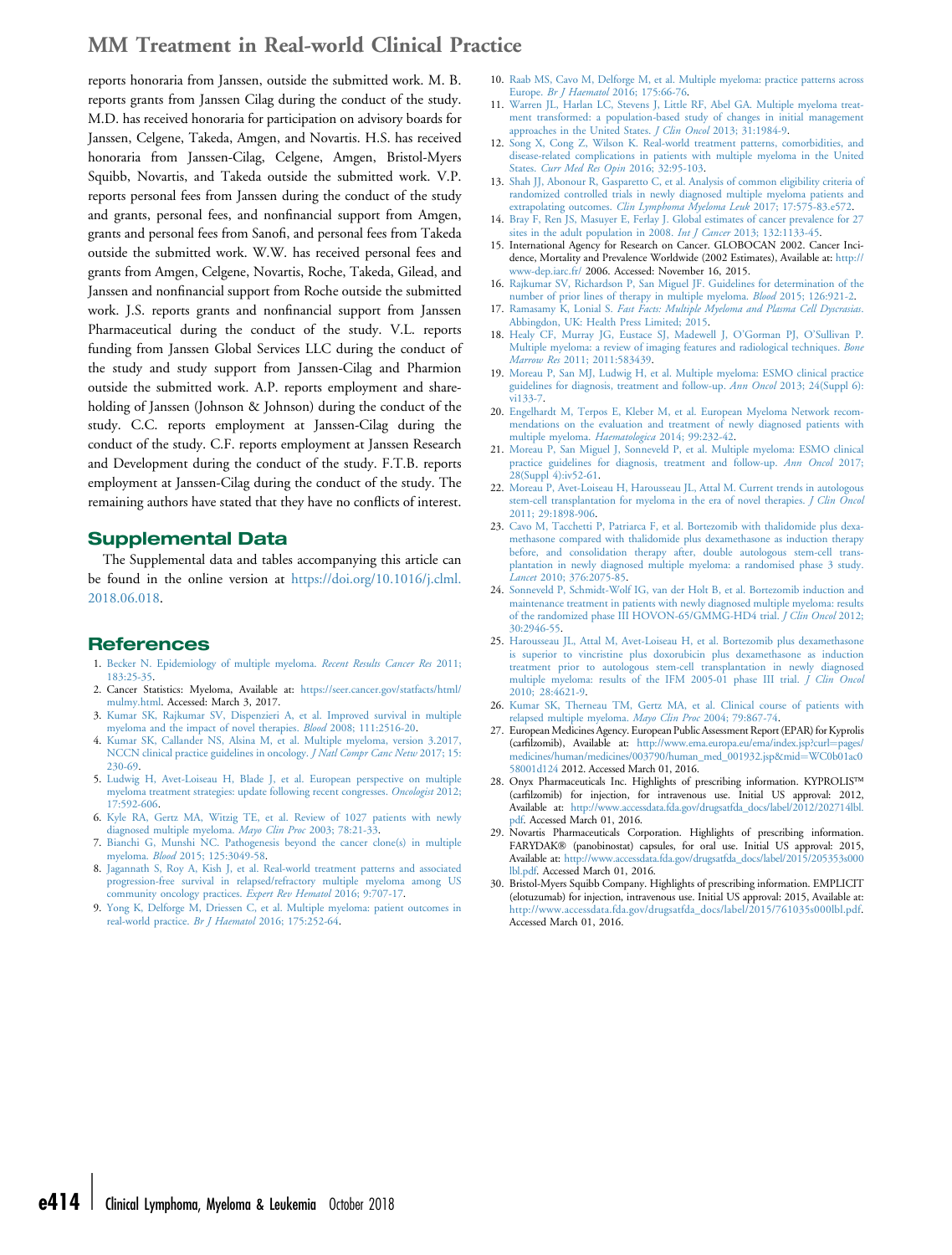### Supplemental Appendix

### EMMOS Study Investigators

Asterisk indicates advisory board member

Algeria: Mohamed Bekadja (Oran), Rose-Marie Hamladji (Alger), Hocine Ait Ali (Tizi-Ouzou), Selma Hamdi (Setif), Hadj Touhami (Oran), Nourredine Sidi Mansour (Constantine); Austria: Wolfgang Willenbacher (Innsbruck), Werner Linkesch (Graz); Croatia: Damir Nemet (Zagreb); Denmark: Robert Shou Pedersen (Holstebro), Niels Abildgaard (Odense); Estonia: Edward Laane (Talinn), Marju Hein (Tartu); France: Mohamad Mohty\* (Paris), Jean Richard Eveillard (Brest), Abderrazak el Yamani (Blois), Philippe Moreau (Nantes), Laurence Sanhes (Perpignan), Gérard Lepeu (Avignon), Kamel Laribi (Le Mans), Eric Jourdan (Nîmes), Olivier Fitoussi (Bordeaux), Olivier Allangba (St Brieuc), Joël Fleury (Clermot Ferrand), Martine Escoffre (Rennes), Riad Benramdane (Pontoise), Guillaume Cartron (Montpellier), Gérard Dine (Troyes), Eric Legouffe (Nîmes); Germany: Hanns-Detlev Harich (Hof), Thomas Illmer (Dresden), Steffen Dörfel (Dresden), Carla Verena Hannig (Bottrop), Michael Koenigsmann (Hannover), Gabriele Prange-Krex (Dresden), Hans Salwender (Hamburg), Ingo Tamm (Berlin), Wolfgang Zeller (Hamburg), Michael Maasberg (Mayen), Rudolf Schlag (Würzburg), Martine Klausmann (Aschaffenburg), Jens Uhlig (Naunhof), Burkhard Alkemper (Borken), Stefan Schütz (Bremerhaven), Hans-Werner Tessen (Goslar), Benno Mohr (Berlin), Peter Schmidt (Neunkirchen), Bernhard Heinrich (Augsburg), Holger Hebart (Mutlangen), Gernot Seipelt (Bad Soden), Thomas Zoeller (Coburg), Frank Heits (Rotenburg), Clemens Müller-Naendrup (Olpe), Richard Hansen (Kaiserslautern), Roland Repp (Bamberg), Ludwig Fischer Von Weikersthal (Amberg), Rudolf Schmits (Saarbrÿcken), Jörg Heßling (Berlin), B. Krammer-Steiner (Rostock), Viktor Janzen (Bonn), Michael Schauer (Nürnberg), Marcus W. Grüner (Weiden), Jens Kisro (Lübeck), Claudio Denzlinger (Stuttgart), Werner Freier (Hildesheim), Christian Junghanss (Rostock), Martin Görner (Bielefeld), Katharina Laichinger (Ostfildern), Helmut Ostermann (München), Heinz Dürk (Hamm), Georg Hess (Mainz), Gernot Reich (Berlin); Greece: Evangelos Terpos\* (Athens), Meletios Dimopoulos (Athens), Panagiota Matsouka (Larissa), Anastasia Pouli (Athens), Achilles Anagnostopoulos (Thessalonikis); Hungary: Tamas Masszi (Budapest), Zita Borbényi (Szeged), Janos Ivanyi (Szombathely), Arpad Szomor (Pécs); Israel: Uri Abadi (Kfar Saba), Arnon Nagler (Ramat Gan), Hila Magen (Petah-Tikva), Irit Avivi (Haifa), Miriam Quitt (Haifa); Italy: Antonio Palumbo (Torino), Mario Boccadoro\* (Torino), Valerio De Stefano (Rome), Tommaso Za (Rome), Daniele Vallisa (Piacenza), Roberto Foa (Rome), Alessandro Corso (Pavia), Alberto Bosi (Firenze), Angelo Vacca (Bari), Francesco Lanza (Cremona), Giulia Palazzo (Taranto), Giuseppe Avvisati (Rome), Michele Cavo (Bologna), Felicetto Ferrara (Napoli), Ugo Consoli (Catania), Maria Cantonetti (Rome), Emanuele Angelucci (Cagliari), Catello Califano (Nocera Inferiore), Francesco Di Raimondo (Catania), Attilio Guarini (Bari), Maurizio Musso (Palermo), Michele Pizzuti (Potenza), Nicola Giuliani (Parma), Antonio Ardizzoia (Lecco), Nicola Di Renzo (Lecce), Gianluca Gaidano (Novara), Alessandro Gozzetti (Siena), Vincenzo Pitini (Messina), Gabriella Farina (Milan), Riccardo Centurioni

(Civitanova Marche), Paolo De Fabritiis (Rome), Francesco Iuliano (Rossano Calabro), Giorgio La Nasa (Cagliari), Giacinto La Verde (Rome), Fabrizio Pane (Napoli), Umberto Recine (Rome), Maria La Targia (Varese), Giuseppe Mineo (Taormina), Clotilde Cangialosi (Palermo), Daniele Fagnani (Vimercate), Augusto Federici (Milan), Atelda Romano (Rome), Giorgina Specchia (Bari), Sergio Storti (Campobasso), Velia Bongarzoni (Rome), Andrea Bacigalupo (Genova), Marco Gobbi (Genova), Giancarlo Latte (Nuoro), Donato Mannina (Messina), Silvana Capalbo (Foggia); Latvia: Sandra Lejniece (Riga); Lithuania: Valdas Pečeliūnas (Vilnius), Mindaugas Jurgutis (Klaipeda); Macedonia: Svetlana Stankovic (Skopje); Poland: Wojciech Legiec (Lublin), Dariusz Woszczyk (Opole), Jadwiga Hołojda (Legnica), Slawomir Gornik (Zamosc), Andrzej Pluta (Brzozow), Elzbieta Morawiec-Szymonik (Bytom), Slawomira Kyrcz-Krzemien (Katowice), Wojciech Homenda (Slupsk), Sebastian Grosicki (Chorzow), Kazimierz Sulek (Warszawa Poland), Andrzej Lange (Wroclaw), Janusz Kloczko (Bialystok), Jolanta Starzak-Gwozdz (Rzeszow), Andrzej Hellmann (Gdansk), Mieczyslaw Komarnicki (Poznan), Kazimierz Kuliczkowski (Wroclaw); Portugal: Carolina Viveiros (Ponta Delgada), Cristina Gonçalves (Porto); Russia: Natalia Esefyeva (Ulyanovsk), Julia Kochkareva (Moscow), Kamil Kaplanov (Volgograd), Elena Volodicheva (Tula), Elena Laricheva (Moscow), Valentina Dergacheva (Moscow), Marina Chukavina (Kolomna), Natalia Volchenko (Moscow), Irina Nazarova (Krasnogorsk), Ludmila Anchukova (Vologda), Elena Ovanesova (Moscow), Taras Gritsenko (Samara), Galina Salogub (Saint Petersburg), Ludmila Magomedova (Moscow), Irina Kuznetsova (Podolsk), Svetlana Osyunikhina (Saransk), Olga Serdyuk (Krasnodar), Elena Karyagina (Saint Petersburg), Valentina Ivanova (Moscow); Slovenia Peter Černelč (Ljubljana); South Africa: Vernon Louw (Bloemfontein), Corlia Coetzee (Cape Town), Karen Gunther (Johannesburg), Dhayanithi Moodley (Durban); Spain: Soledad Duran (Jaen), Asunción Echeveste Gutiérrez (San Sebastian), Jaime Perez De Oteyza (Madrid), Francisco Javier Capote (Cádiz), Maria Casanova (Marbella), Jesus Martin Sanchez (Sevilla), Eduardo Rios-Herranz (Sevilla), Jeronima Ibañez-Garcia (Murcia), Maria Jose Herranz (Tarragona), Belen Hernandez (Ciudad Real), Sara Sanchez Sanchez (Alicante), Fernando Escalante (Leon), Fernando Carnicero (Caceres), Joan Bargay Lleonart (Palma De Mallorca), Mercedes Gironella (Barcelona), Rafael Martínez (Madrid), Ana Lopez De La Guia (Madrid), Luis Palomera (Zaragoza), Rebeca Iglesias (Madrid), Fernando Solano Ramos (Talavera De La Reina, Toledo), Javier De La Serna (Madrid), Pedro Garcia Sanchez (Alicante), Juan Besalduch Vidal (Palma De Mallorca), Maria-Victoria Mateos<sup>\*</sup> (Salamanca), Miguel Diaz Morfa (Guadalajara); Turkey - Meral Beksac (Ankara), Filiz Vural (Izmir), Yildiz Aydin (Istanbul), Ali Unal (Kayseri), Hakan Goker (Ankara), Oktay Bilgir (Adana), Birol Guvenc (Adana), Mehmet Turgut (Samsun), Gulsum Gulistan Ozet (Ankara), Ridvan Ali (Bursa); Ukraine: Zvenyslava Masliak (Lviv), Maryna Kyselyova (Simferopol), Nataliia Glushko (Ivano-Frankivsk), Renata Vybyrana (Ternopil), Igor Skrypnyk (Poltava), Natalya Tretyak (Kiev), Tetiana Kharchevska (Zaporizhzhya), Iryna Dyagil (Kiev), Tetiana Popovs'ka (Kharkiv), Vadim Shimanskiy (Lutsk), Tamila Lysa (Zhytomyr), Hanna Oliynyk (Vinnitsa), Kateryna Vilchevskaya (Donetsk), Iryna Kryachok (Kiev), Yuriy Popovych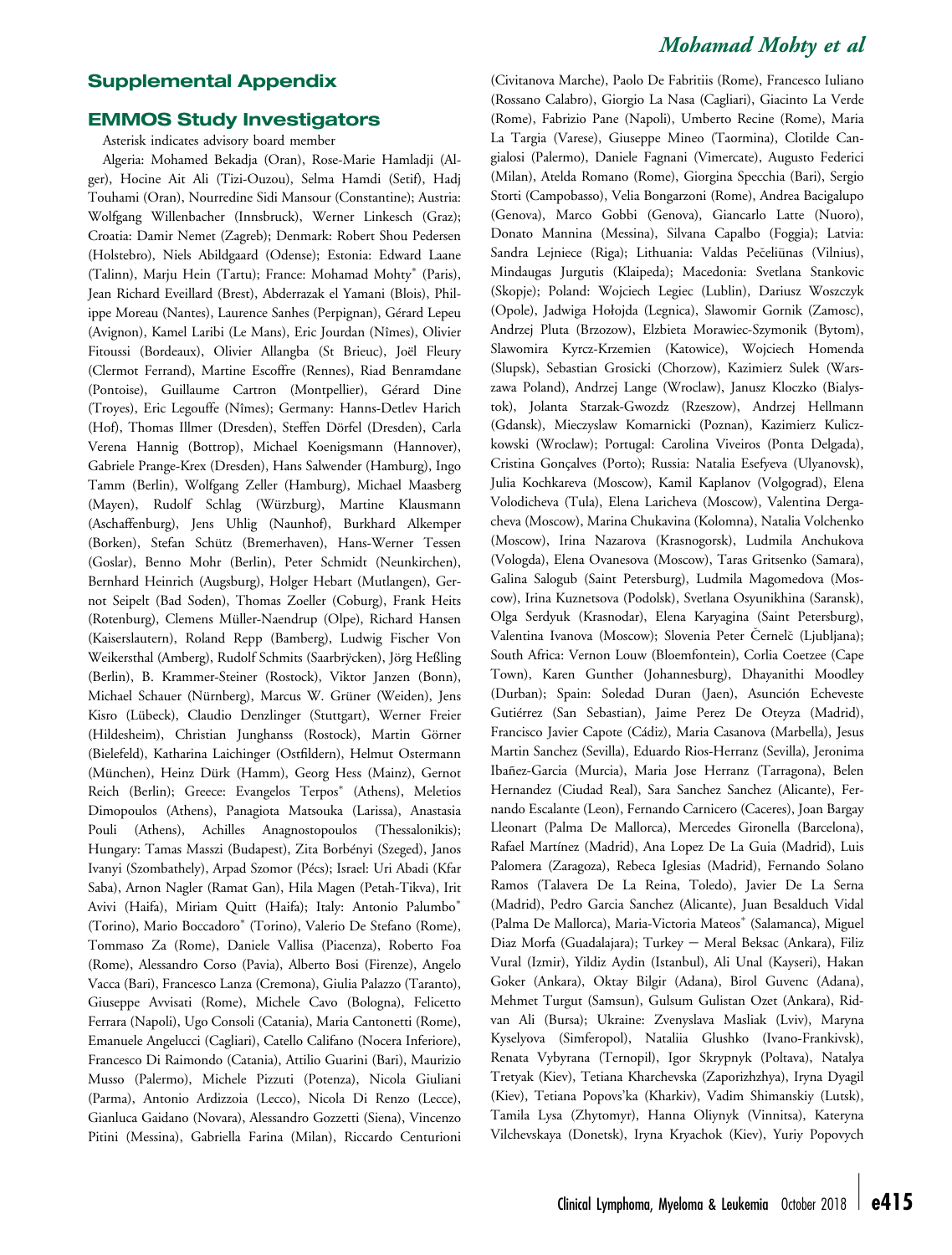<span id="page-15-0"></span>(Uzhgorod), Natalia Romanyuk (Nikolaev), Natalia Yushchenko (Donetsk), Polina Kaplan (Nepropetrovsk), Grygoriy Rekhtman (Khmelnitskiy), Halyna Pylypenko (Cherkassy), Viktor Kozlov (Odessa).

In addition, Mohamad Mohty, Evangelos Terpos, Maria-Victoria Mateos, Antonio Palumbo, and Johannes Drach were members of the protocol steering committee and

contributed to the study design. Mario Boccadoro co-chaired the advisory board with Jean-Luc Harousseau. The advisory board also included Hermann Einsele, Hartmut Goldschmidt, Thierry Facon, Mauricette Michalet, Valery G. Savchenko, Javier De la Rubia, Gordon Cook, Ulf-Henrik Mellqvist, Heinz Ludwig. All advisory board members contributed to the study design.

| <b>Supplemental Table 1</b><br><b>Summary of Data Collection</b>                                                          |  |
|---------------------------------------------------------------------------------------------------------------------------|--|
| <b>Data Collection</b>                                                                                                    |  |
| Retrospective                                                                                                             |  |
| Demographic data and baseline disease characteristics                                                                     |  |
| Physical examination                                                                                                      |  |
| Treatment                                                                                                                 |  |
| All previous MM therapies, including start/stop dates                                                                     |  |
| Rationale for treatment of MM-related complications                                                                       |  |
| Concomitant medications                                                                                                   |  |
| Effectiveness                                                                                                             |  |
| Outcomes                                                                                                                  |  |
| Medical resource usage and health economics                                                                               |  |
| Resource usage                                                                                                            |  |
| Prospective                                                                                                               |  |
| Demographic data and baseline disease characteristics                                                                     |  |
| Sociodemographic data                                                                                                     |  |
| Disease                                                                                                                   |  |
| Diagnosis history                                                                                                         |  |
| Comorbidities                                                                                                             |  |
| Disease severity                                                                                                          |  |
| Current disease status                                                                                                    |  |
| Treatment                                                                                                                 |  |
| Current MM treatment, including participating physician's rationale for<br>treatment choice                               |  |
| Certain concomitant medications                                                                                           |  |
| Effectiveness                                                                                                             |  |
| Response, including criteria used for assessment                                                                          |  |
| Time-to-event endpoints                                                                                                   |  |
| Medical resource usage and health economics                                                                               |  |
| Resource usage and HRQL                                                                                                   |  |
| Safety                                                                                                                    |  |
| All ADRs and AE (serious and not serious) in prospective phase; ADRs<br>related to bortezomib only in retrospective phase |  |
| Reason for early withdrawal from the study (where applicable)                                                             |  |
|                                                                                                                           |  |

Abbreviations:  $ADR =$  adverse drug reaction;  $AE =$  adverse event;  $HRQL =$  health-related quality of life;  $MM =$  multiple myeloma.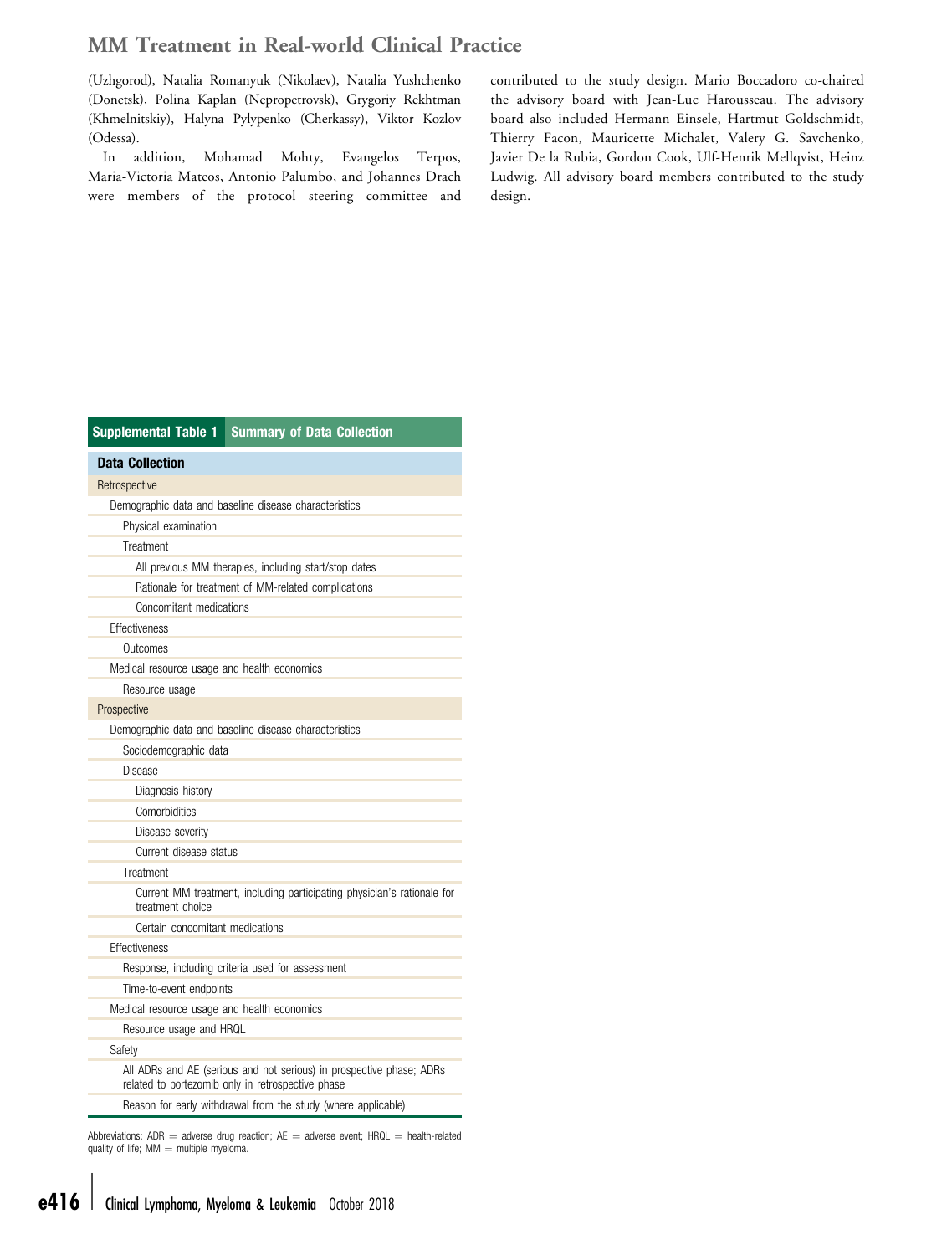<span id="page-16-0"></span>Supplemental Table 2 Frontline Therapy for SCT and Non-SCT Patients Stratified by High Versus Low 60-year Life Expectancy and  $Age \leq 65$  Versus > 65 years Recorded During Prospective Data Collection Phase<sup>3</sup> and Based on Therapies Received During Cycle 1

| <b>Regimen</b>                                                   | <b>Frontline</b><br>$(n = 299)$ | <b>Not Frontline</b><br>$(n = 81)$ | <b>Total</b><br>$(n = 380)$ | <b>Non-SCT Patients</b><br>$(n = 906)$ |
|------------------------------------------------------------------|---------------------------------|------------------------------------|-----------------------------|----------------------------------------|
| All patients                                                     |                                 |                                    |                             |                                        |
| Thalidomide/lenalidomide-based, no bortezomib                    | 32 (10.7)                       | 14 (17.3)                          | 46 (12.1)                   | 160 (17.7)                             |
| Bortezomib plus thalidomide/lenalidomide-based                   | 108 (36.1)                      | 6(7.4)                             | 114 (30.0)                  | 34(3.8)                                |
| Bortezomib-based, no thalidomide/lenalidomide                    | 141 (47.2)                      | 29 (35.8)                          | 170 (44.7)                  | 491 (54.2)                             |
| Other, no bortezomib or thalidomide/lenalidomide                 | 18(6.0)                         | 32 (39.5)                          | 50 (13.2)                   | 221 (24.4)                             |
| High 60-y life expectancy countries <sup>b</sup>                 |                                 |                                    |                             |                                        |
| Patients, n                                                      | 210                             | 30                                 | 240                         | 489                                    |
| Thalidomide/lenalidomide-based, no bortezomib                    | 2(1.0)                          | $\overline{0}$                     | 2(0.8)                      | 47 (9.6)                               |
| Bortezomib plus thalidomide/lenalidomide-based                   | 97 (46.2)                       | 4(13.3)                            | 101(42.1)                   | 24 (4.9)                               |
| Bortezomib-based, no thalidomide/lenalidomide                    | 107 (51.0)                      | 23 (76.7)                          | 130 (54.2)                  | 379 (77.5)                             |
| Other, no bortezomib or thalidomide/lenalidomide                 | 4(1.9)                          | 3(10.0)                            | 7(2.9)                      | 39 (8.0)                               |
| Low 60-y life expectancy countries <sup><math>\circ</math></sup> |                                 |                                    |                             |                                        |
| Patients, n                                                      | 89                              | 51                                 | 140                         | 417                                    |
| Thalidomide/lenalidomide-based, no bortezomib                    | 30 (33.7)                       | 14 (27.5)                          | 44 (31.4)                   | 113 (27.1)                             |
| Bortezomib plus thalidomide/lenalidomide-based                   | 11(12.4)                        | 2(3.9)                             | 13(9.3)                     | 10(2.4)                                |
| Bortezomib-based, no thalidomide/lenalidomide                    | 34 (38.2)                       | 6(11.8)                            | 40 (28.6)                   | 112 (26.9)                             |
| Other, no bortezomib or thalidomide/lenalidomide                 | 14 (15.7)                       | 29 (56.9)                          | 43 (30.7)                   | 182 (43.6)                             |
| Patients aged $< 65 y$                                           |                                 |                                    |                             |                                        |
| Patients, n                                                      | 262                             | 77                                 | 339                         | 337                                    |
| Thalidomide/lenalidomide-based, no bortezomib                    | 31(11.8)                        | 13 (16.9)                          | 44 (13.0)                   | 67 (19.9)                              |
| Bortezomib plus thalidomide/lenalidomide-based                   | 93 (35.5)                       | 6(7.8)                             | 99 (29.2)                   | 25(7.4)                                |
| Bortezomib-based, no thalidomide/lenalidomide                    | 121 (46.2)                      | 27(35.1)                           | 148 (43.7)                  | 124 (36.8)                             |
| Other, no bortezomib or thalidomide/lenalidomide                 | 17(6.5)                         | 31 (40.3)                          | 48 (14.2)                   | 121 (35.9)                             |
| Patients aged $> 65$ y                                           |                                 |                                    |                             |                                        |
| Patients, n                                                      | 37                              | $\overline{4}$                     | 41                          | 569                                    |
| Thalidomide/lenalidomide-based, no bortezomib                    | 1(2.7)                          | 1(25)                              | 2(4.9)                      | 93 (16.3)                              |
| Bortezomib plus thalidomide/lenalidomide-based                   | 15 (40.5)                       | $\overline{0}$                     | 15 (36.6)                   | 9(1.6)                                 |
| Bortezomib-based, no thalidomide/lenalidomide                    | 20 (54.1)                       | 2(50)                              | 22 (53.7)                   | 367 (64.5)                             |
| Other, no bortezomib or thalidomide/lenalidomide                 | 1(2.7)                          | 1(25)                              | 2(4.8)                      | 100 (17.6)                             |

Data presented as n (%); all percentages calculated from respective numbers within high or low 60-year life expectancy group.<br>Abbreviation: SCT = stem cell transplantation.

Abbreviation: SCT = stem cell transplantation.<br><sup>a</sup>For example, among patients who entered the study at the point of receiving their first treatment line.<br><sup>b</sup>Austria, France, Germany, Greece, Israel, Italy, Portugal, and Sp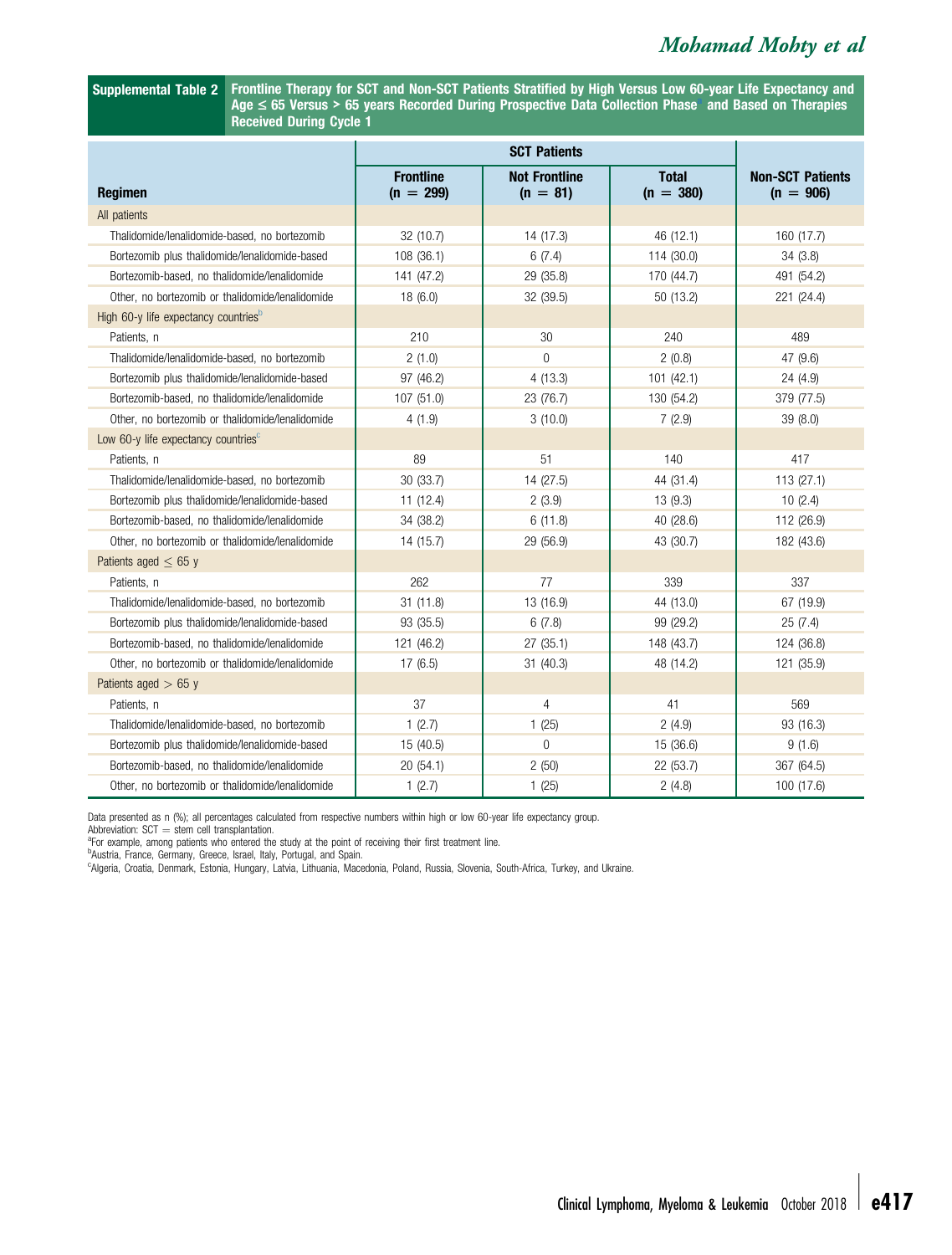<span id="page-17-0"></span>

| Supplemental Table 3                             | Salvage Therapies for SCT and Non-SCT Patients Stratified by Countries With High Versus Low 60-year Life Expectancy Recorded During prospective Data Collection<br><b>Phase</b> and Based on Therapies Received During Cycle 1 |                       |                                                |                            |                                               |                                |                                               |                       |                       |                              |
|--------------------------------------------------|--------------------------------------------------------------------------------------------------------------------------------------------------------------------------------------------------------------------------------|-----------------------|------------------------------------------------|----------------------------|-----------------------------------------------|--------------------------------|-----------------------------------------------|-----------------------|-----------------------|------------------------------|
|                                                  |                                                                                                                                                                                                                                |                       |                                                | SCT Patients ( $n = 395$ ) |                                               | Non-SCT Patients ( $n = 677$ ) |                                               |                       |                       |                              |
| <b>Treatment</b>                                 |                                                                                                                                                                                                                                | Line 2<br>$(n = 345)$ | <b>SCT in Line</b> <sup>D</sup><br>$(n = 133)$ | Line 3<br>288)<br>$(n =$   | <b>SCT in Line</b> <sup>D</sup><br>$(n = 74)$ | Line $\geq 4$<br>$(n = 458)$   | <b>SCT</b> in Line <sup>b</sup><br>$(n = 49)$ | Line 2<br>$(n = 805)$ | Line 3<br>$(n = 590)$ | Line $\geq 4$<br>$(n = 481)$ |
| High 60-y life expectancy countries <sup>c</sup> |                                                                                                                                                                                                                                |                       |                                                |                            |                                               |                                |                                               |                       |                       |                              |
| Patients, n                                      |                                                                                                                                                                                                                                | 198                   | 62                                             | 178                        | 38                                            | 297                            | 22                                            | 405                   | 266                   | 101                          |
| Thalidomide/lenalidomide-based, no bortezomib    |                                                                                                                                                                                                                                | 71 (35.9)             | 20(32.3)                                       | 70 (39.3)                  | 9(23.7)                                       | 78 (26.3)                      | 1(4.5)                                        | 8(2.0)                | 112 (42.1)            | 23 (22.8)                    |
| Bortezomib plus thalidomide/lenalidomide-based   |                                                                                                                                                                                                                                | 23(11.6)              | 8(12.9)                                        | 15(8.4)                    | 9(23.7)                                       | 15(5.1)                        | 2(9.1)                                        | 7(1.7)                | 2(0.8)                | 5(5.0)                       |
| Bortezomib-based, no thalidomide/lenalidomide    |                                                                                                                                                                                                                                | 80 (40.4)             | 20 (32.3)                                      | 60 (33.7)                  | 10(26.3)                                      | 81 (27.3)                      | 9(40.9)                                       | 140 (34.6)            | 71 (26.7)             | 32 (31.7)                    |
| Other, no bortezomib or thalidomide/lenalidomide |                                                                                                                                                                                                                                | 24(12.1)              | 13(21.0)                                       | 33 (18.5)                  | 10(26.3)                                      | 123 (41.4)                     | 10(45.5)                                      | 61(15.1)              | 81 (30.5)             | 41 (40.6)                    |
| Low 60-y life expectancy countries <sup>a</sup>  |                                                                                                                                                                                                                                |                       |                                                |                            |                                               |                                |                                               |                       |                       |                              |
| Patients, n                                      |                                                                                                                                                                                                                                | 147                   | 71                                             | 110                        | 36                                            | 158                            | 27                                            | 400                   | 324                   | 380                          |
| Thalidomide/lenalidomide-based, no bortezomib    |                                                                                                                                                                                                                                | 32(21.8)              | 15(21.1)                                       | 31(28.2)                   | 5(13.9)                                       | 45 (28.5)                      | 4(14.8)                                       | 98 (24.5)             | 77 (23.8)             | 82 (25.3)                    |
| Bortezomib plus thalidomide/lenalidomide-based   |                                                                                                                                                                                                                                | 18 (12.2)             | 10(14.1)                                       | 8(7.3)                     | 2(5.6)                                        | 13 (8.2)                       | 2(7.4)                                        | 13(3.3)               | 11 $(3.4)$            | 15(4.6)                      |
| Bortezomib-based, no thalidomide/lenalidomide    |                                                                                                                                                                                                                                | 76 (51.7)             | 37(52.1)                                       | 35(31.8)                   | 14 (38.9)                                     | 41 (25.9)                      | 4(14.8)                                       | 156 (39.0)            | 87 (26.9)             | 99 (30.6)                    |
| Other, no bortezomib or thalidomide/lenalidomide |                                                                                                                                                                                                                                | 21(14.3)              | 9(12.7)                                        | 36 (32.7)                  | 15 (41.7)                                     | 59 (37.3)                      | 17 (63.0)                                     | 133 (33.3)            | 149 (46.0)            | 184 (56.8)                   |

Data presented as <sup>n</sup> (%); all percentages calculated from respective numbers within high or low 60-year life expectancy group. Abbreviation: SCT  $=$  stem cell transplantation.

<sup>a</sup>For example, if a patient entered the study at the time of beginning line 3 of therapy, these data include the treatment regimens received by the patient at line 3 (and any subsequent lines), but not the information col

study enrollment.<br><sup>b</sup>"Line 2, SCT in Line" column contains data for all patients; "Line 3 SCT in Line" and "Line 2 4, SCT in Line" columns contain data only for patients aged < 65 years.

<sup>c</sup>Austria, France, Germany, Greece, Israel, Italy, Portugal, and Spain.

dAlgeria, Croatia, Denmark, Estonia, Hungary, Latvia, Lithuania, Macedonia, Poland, Russia, Slovenia, South Africa, Turkey, and Ukraine.